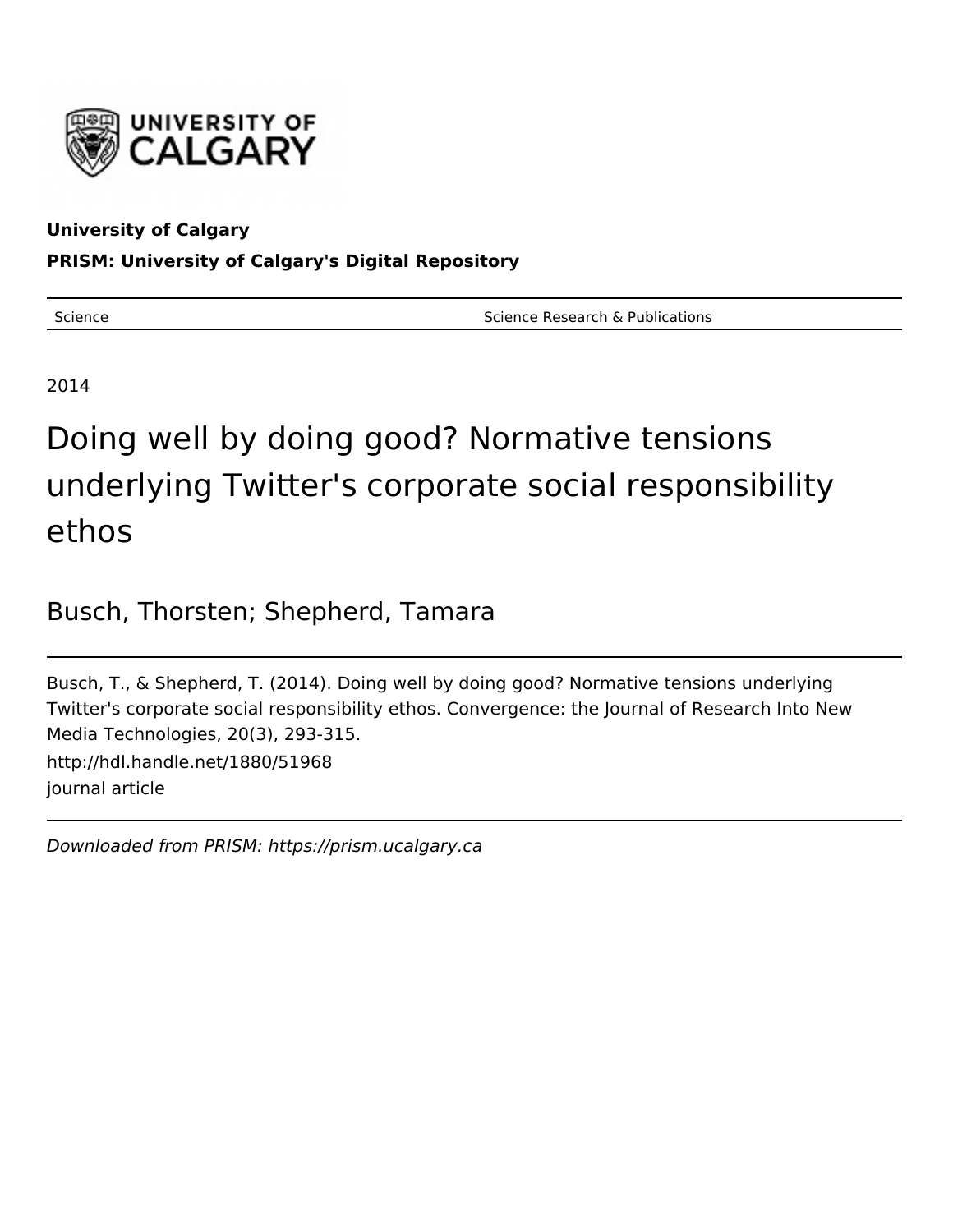#### **Doing well by doing good? Normative tensions underlying Twitter's Corporate Social Responsibility ethos**

Thorsten Busch & Tamara Shepherd PREPRINT VERSION – November 2013

Published version: Busch, T., & Shepherd, T. (2014). Doing well by doing good? Normative tensions underlying Twitter's corporate social responsibility ethos. *Convergence: the Journal of Research Into New Media Technologies*, *20*(3), 293-315.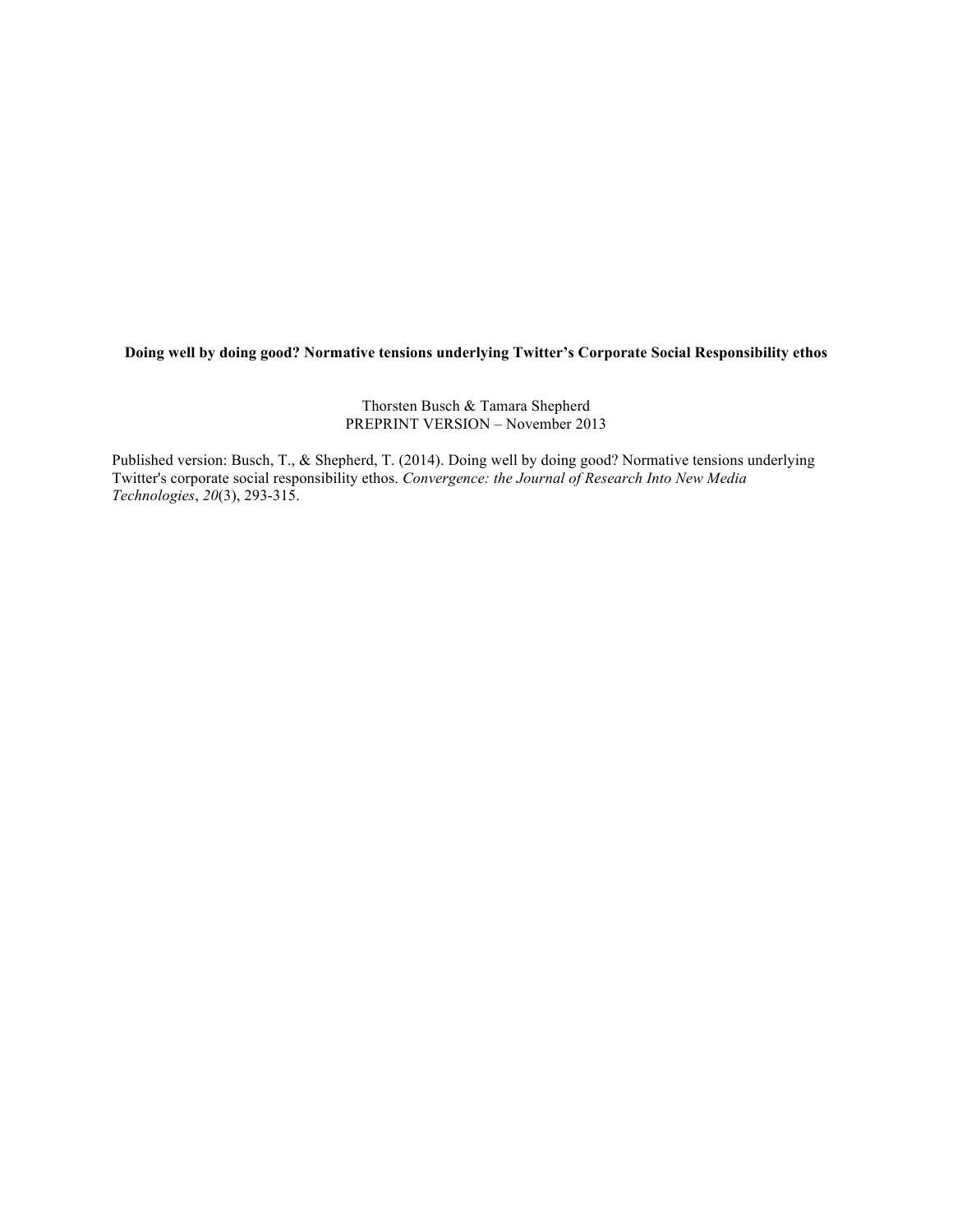#### **Doing well by doing good? Normative tensions underlying Twitter's Corporate Social Responsibility ethos**

#### **Abstract**

This paper examines the rhetoric of Twitter.com in order to gain insight into the company's normative selfunderstanding, or ethos. From a business ethics perspective, we analyze Twitter's ethos in relation to debates around democratic communication and Corporate Social Responsibility (CSR). Partly thanks to its CSR strategy, Twitter has acquired the critical mass of users necessary to successfully establish a robust and financially viable social network. Despite its success, however, we argue that Twitter does not sufficiently address three ethical implications of its strategy: (1) from an ethical perspective, Twitter mainly seems to employ an 'instrumental CSR' ethos which fails to properly recognize the moral rights, responsibilities, and strategic challenges of corporate actors with regards to their stakeholders; (2) this issue becomes all the more pressing because online social networks to a certain extent have taken on the role of quasi-governmental bodies today, regulating what their users can and cannot do, thus raising questions of accountability and legitimacy; and (3) in Twitter's case, this leads to normative tension between the site's rhetoric, which is centered around civic motives, and the way its Terms of Service and licensing policies seem to favor its commercial stakeholders over its non-commercial ones.

#### **Keywords**

Twitter, Web 2.0, online social networks, platform, regulation, rights, privacy, intellectual property, business ethics, Corporate Social Responsibility, CSR, corporate citizenship

#### **Introduction**

Web 2.0 platforms – social media websites built on user sharing and participation – often promise to serve as public fora, connecting people from all over the globe so that they can discuss the issues that matter to them. Yet the commercial imperatives behind these platforms have led to increasing enforcement of user participation through asymmetrical regulation, such as Terms of Service contracts or licensing terms, which circumscribe users' rights. By managing not only the consumer rights but also the citizen rights of their users within digital spaces for public dialogue, Web 2.0 services act as quasi-regulators in the sense that they define what users can or cannot do on their digital territory. This is problematic for two reasons: On one hand, sites like Twitter are not merely private, commercial spaces, they are also public fora in which citizens discuss political matters. Private regulation thus creates spillover effects into civic life online. On the other hand, commercial contract law used by Web 2.0 sites frequently outpaces traditional government legislation around issues such as informational privacy and intellectual property, thus creating a gap in terms of legitimacy and accountability. Given this regulatory aspect of their business models, Web 2.0 companies often implicitly or explicitly invoke the concept of Corporate Social Responsibility (CSR) in what we consider to be an attempt to gain or regain social acceptance.

In this article, we examine Twitter.com as an exemplary quasi-regulator that frames its mandate in benevolent terms through CSR rhetoric, for instance when the company claims to fight for rights such as freedom of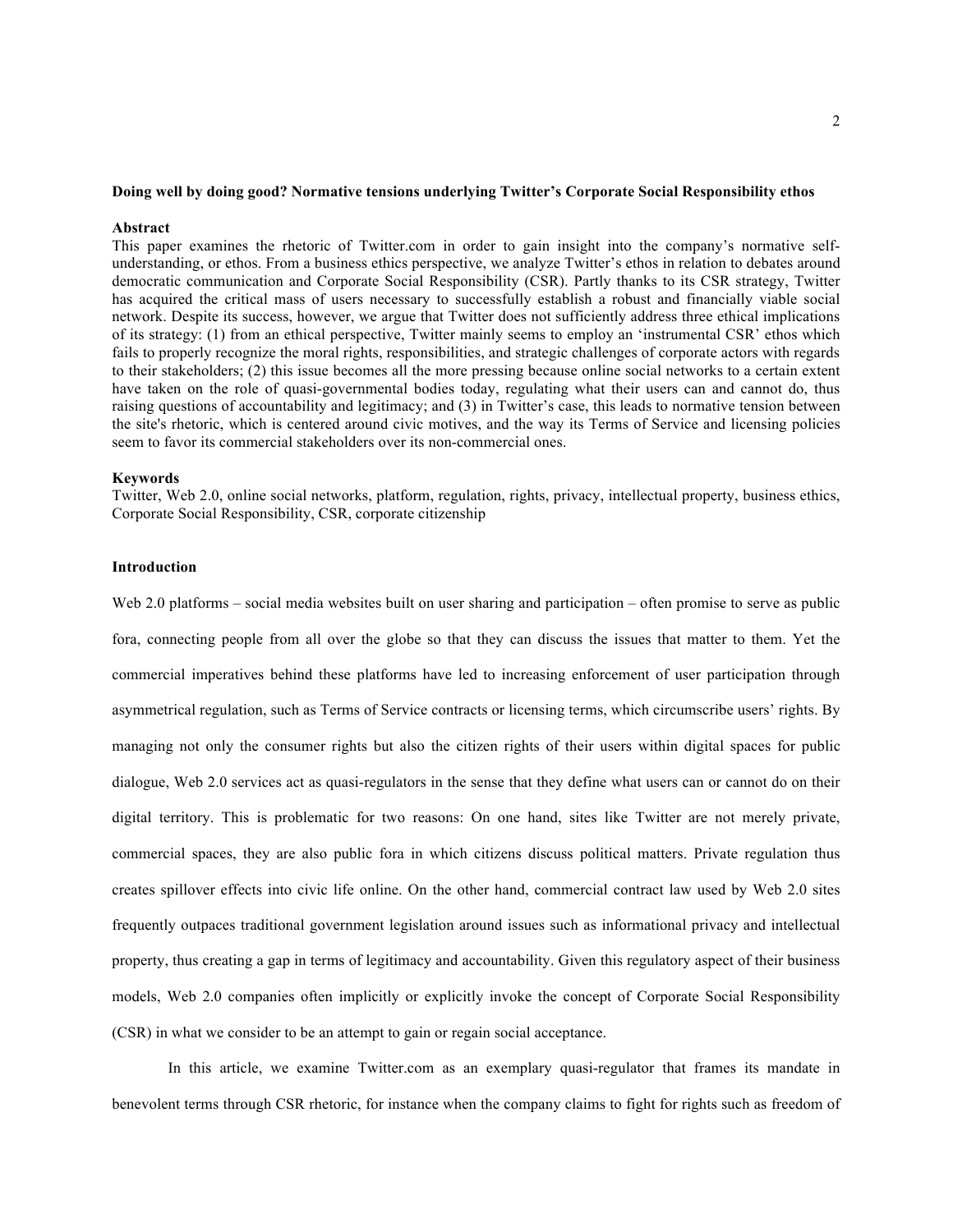expression, arguing that '[t]he open exchange of information can have a positive global impact' (Twitter, 2011a). Since internet corporations like Twitter often do have a far-reaching social impact online, CSR policies work to reassure users that their rights as citizens, and not just as consumers, will retain some degree of institutional protection. Unfortunately, however, many companies use CSR as a mere marketing tool in order to gain social acceptance (Carroll, 1999: 143; Ulrich, 2008: 400/427; Arnold, Beauchamp & Bowie, 2013: 51). This can be seen across a range of popular Web 2.0 platforms, including YouTube, Facebook, LinkedIn and Twitter, that profit from offering users free access to their services. Political trends toward deregulation and privatization over the last several decades, as Harvey (2005) has famously described in his work on neoliberalism, have created a regulatory backdrop where such platforms can integrate user-generated content without much constraint from government legislation, and thus it is private Terms of Service contracts that regulate the appropriation of users' free labour, the collection and use of their personal information, and the licensing of their intellectual property. The example of Twitter serves to highlight how a Web 2.0 platform, initially praised for its promise to bolster democratic speech by offering users a free 'real-time information network,' has mobilized the CSR ethos as part of developing its market share toward going public, which the site did in November 2013.

Indeed, an examination of Twitter's rhetoric indicates how the site positions itself as a benevolent social service rather than a business. However, its civic rhetoric has not prevented the site from frequently favoring its commercial stakeholders over its non-commercial ones, for example by retaining a license over all posted content or by collecting and using personal information in its advertising models (Greengard, 2012). In fact, we would argue, Twitter's seeming benevolence has played a significant role in rendering the site hugely successful in terms of accumulating the critical mass of users necessary to contribute their free labour toward the site's growing value. Twitter thus might present a classic example of what business ethics literature calls the 'business case for CSR': the ideological belief that a company will 'do well by doing good,' implying that 'investing in ethics' to present oneself in a morally positive light will translate to better business in the long run.

That being said, as far as internet companies are concerned, Twitter generally has been enjoying a rather good reputation in recent years because it is one of the few companies that make a relatively comprehensive effort to help its users protect their data from government access (Electronic Frontier Foundation, 2013; Twitter, 2013a). Not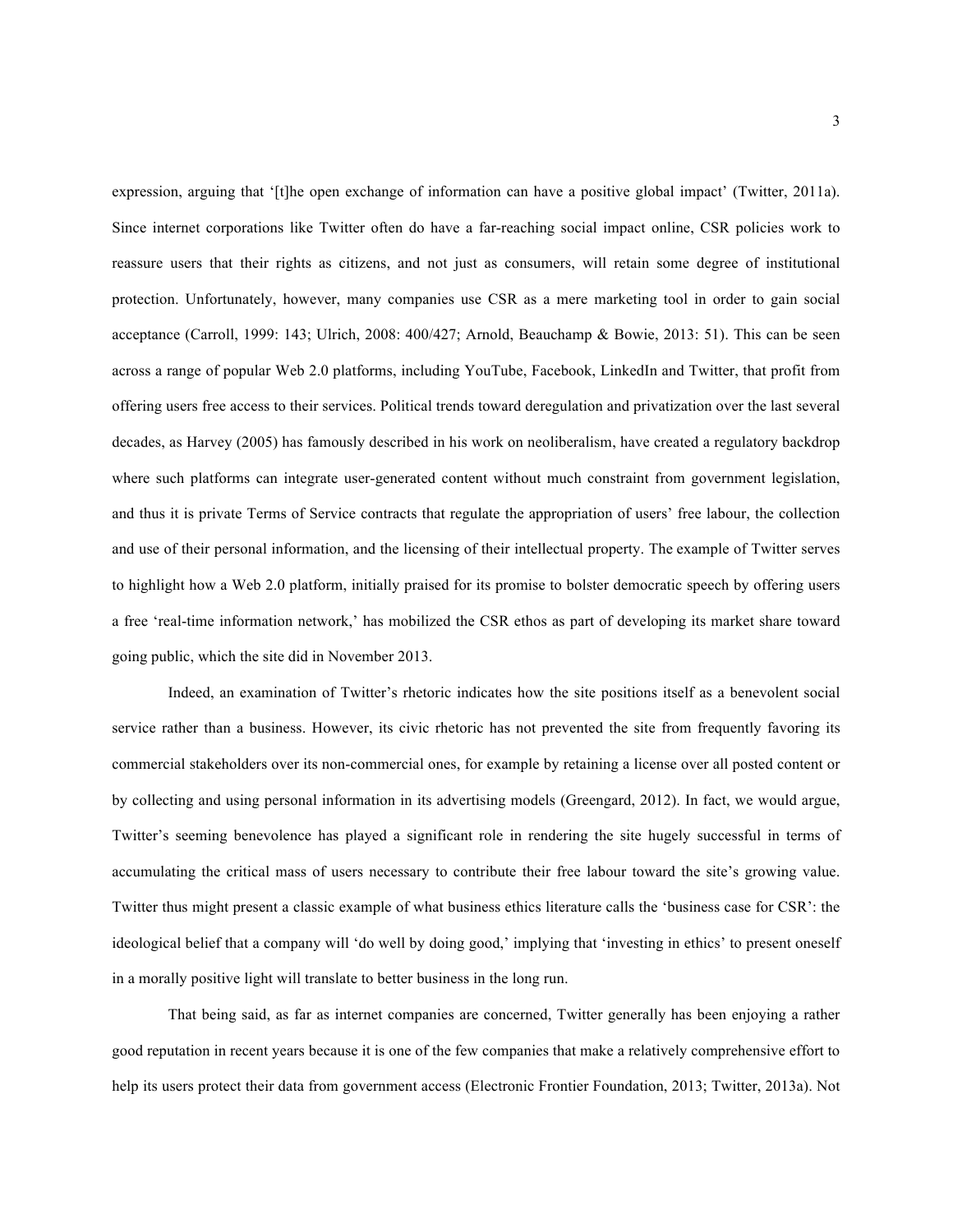even the scandal around the NSA and its surveillance practices, as revealed by Edward Snowden in mid-2013, has threatened the perception that Twitter is a relatively responsible company when compared to its peers (Firestone, 2013). Against this background, it is not the aim of this paper to portray Twitter as 'evil' or to assume that the company has some kind of sinister ulterior motive. Instead, our portrayal of Twitter as operationalizing CSR rhetoric in instrumental ways is based on the observation that Twitter itself chooses to use this type of rhetoric, and we are merely judging it by the standards to which it claims to adhere. Admittedly, we understand this approach as a provocation for thinking about the implications of social media corporations as quasi-regulators for notions of user rights and civil liberties online, as we will argue that Twitter does not merely regulate its customers in their role as consumers, but also, and more importantly, in their role as citizens.

Another caveat should also be mentioned at this point: while we criticize Twitter for reserving a wide range of rights that favor the site's commercial stakeholders over its non-commercial ones, we should also point out that much of this regulation has not necessarily been put into place by Twitter's own volition. Instead, many sections of Twitter's regulatory documents reflect federal legislation in the U.S. (where Twitter is based), such as the Digital Millennium Copyright Act and the Communications Decency Act, according to which internet companies reserve certain rights in order to minimize potentially costly liability claims (George & Scerri, 2007; Sawyer, 2009; Sableman, 2013). Thus, we need to point out that *reserving* certain rights does not automatically mean *exercising* said rights. Focusing our analysis on Twitter's rhetoric, both in terms of its marketing language and its regulatory documents, therefore creates a certain bias that limits the scope of validity of the paper in the sense that we will not be able to make any claims regarding Twitter's actual performance when it comes to moral issues. In fact, a comprehensive empirical analysis of the company's actions tends to escape the grasp of researchers due to the challenges of working qualitatively with "big data" and also because of the confidentiality and secrecy shrouding both the company's decision-making process and the contractual, regulatory, and legal processes involved (boyd & Crawford, 2012). Even though the company has started publishing a transparency report which details government requests for user data (Twitter, 2013a), most of its interactions with private-sector entities remain less than transparent. The publicly available sources examined in the paper's analysis include the company's 'About Us' and 'hope140.org' pages, as well as its Terms of Service, Privacy Policy, and blog posts. These pages have been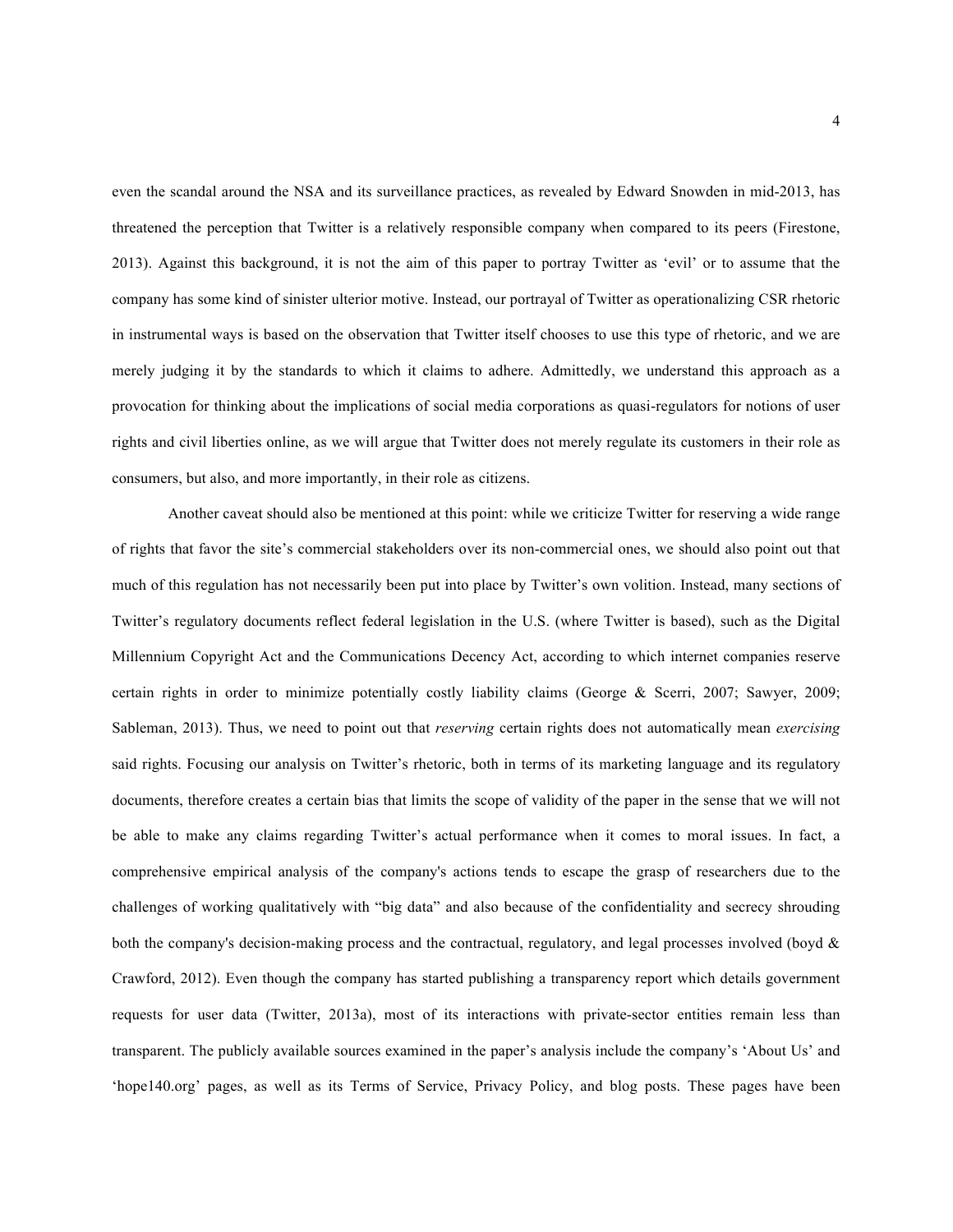examined from a general discourse analysis framework that attends to language as an expression of power relations (e.g., Van Leeuwen, 2007; Fairclough & Wodak, 1997), which was employed here in order to highlight how Twitter deploys normative claims to portray its mission, ethos, and values. Certain statements emerged from this analysis as effective for illustrating how Twitter uses and understands CSR, and these are organized here according to Ulrich's (2008) CSR typology. Through an application of this typology to the company's strategy, we present the results of our examination of Twitter's language, followed by a discussion of the growing importance of the regulatory role that online social networks have assumed in recent years. This role has increased the salience of corporate responsibility issues for online platforms; thus, the final section of the paper uses insights from the Twitter case to discuss corporate responsibility with regard to privacy, intellectual property, and online labor.

#### **Framing Corporate Social Responsibility: Doing well by doing good?**

Corporate Social Responsibility, or CSR, has been a buzzword in academia, politics, and the corporate world for more than two decades now. However, CSR still is not a coherent or universally accepted concept. The academic literature evidences a wide range of conflicting definitions of CSR (for an overview, see Garriga & Melé, 2004; on the differences between US and European interpretations of the term, see Matten & Moon, 2008). The rather vague common theme of these definitions is that a company is supposed to 'behave ethically' in its business operations – but what that means is dependent on which normative framework business ethicists and practitioners choose to employ. Ulrich (2008: 376-442) maps out a typology of corporate ethics centered around four ideal-types, describing how management scholars and managers tend to think about the relationship between profits and ethics. These are Weberian ideal-types, which means that they are

formed by the one-sided accentuation of one or more points of view and by the synthesis of a great many diffuse, discrete, more or less present and occasionally absent concrete individual phenomena, which are arranged according to those one-sidedly emphasized viewpoints into a unified analytical construct. […] In its conceptual purity, this mental construct […] cannot be found empirically anywhere in reality. (Weber, 1949: 90)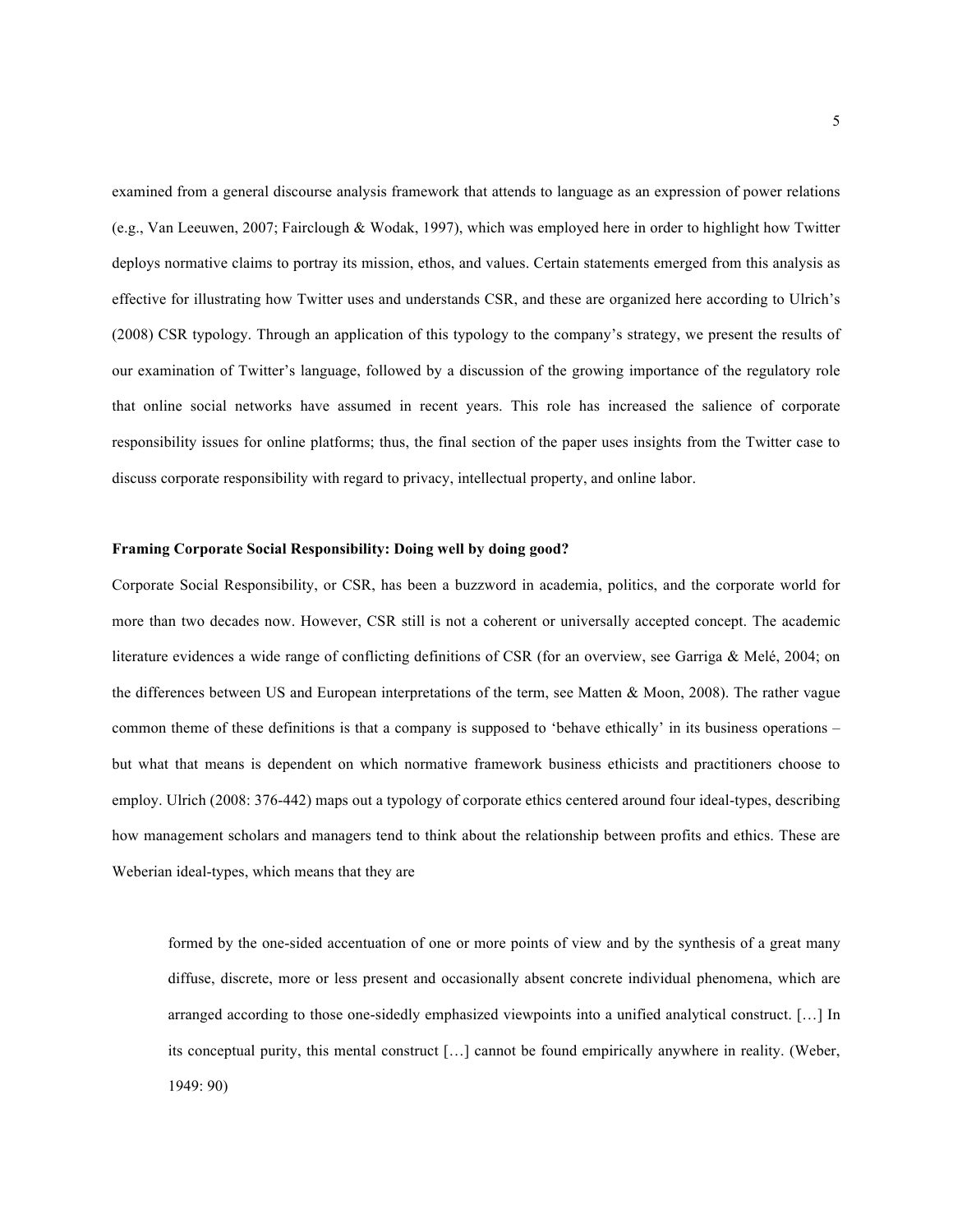As such, the following CSR types do not sufficiently describe every empirical case imaginable; instead, the four types are based on similar and recurring normative arguments regarding the role of CSR that frequently arise in debates on corporate responsibility.

The first type Ulrich identifies could be summarized as *functionalist business ethics*. This approach assumes that focusing on pursuing profits and maximizing shareholder value is ethically sound in itself because in doing so, a company supposedly maximizes value for society as a whole. Thus, ethics is seen as a mere function of economic activity. This ties in to what De George (2009: 3) calls 'the myth of amoral business,' namely the assumption that ethical reflection on business practices is simply unnecessary because companies engaging in competitive markets will neutrally and sufficiently take care of ethical aspects by merely doing 'business as usual.' The second type could be called *instrumental business ethics*, or the 'business case for ethics,' because 'ethics' is seen as a company's instrument for making more profits in the long run. The underlying assumption is that a company sometimes may need to let go of short-term business opportunities if these are ethically questionable in order to build trust among its customers. In the long term, then, this strategically earned trust supposedly will lead to higher profits. Thus, this type claims that there is a financial incentive to morally sound business practices, and companies should thus 'invest in ethics' for strategic, self-interested reasons. The third type could be called *charitable business ethics* because it describes cases in which a company distinguishes between the way it makes its profits and the way it spends them: a company's core business model, this approach suggests, should be free of moral considerations and just focus on maximizing profit instead. That way, a company would be able to use said profits to make substantial contributions to charity. And the more profit a company makes, the more money is available to be spent on 'good social causes.' Therefore, from the perspective of charitable CSR, maximizing profits is seen as a company's primary moral duty as it is legitimized by increasing a company's ability to invest in charity. However, since the amount of money intended for charity could also be directly reinvested in business activities, thus creating even more profits which could be spent on charity later on, this CSR type creates a paradox in which the incentive to reinvest profits wins out logically over the intention of spending them on charity.

Ulrich identifies these three approaches as questionable because none of them actually takes into account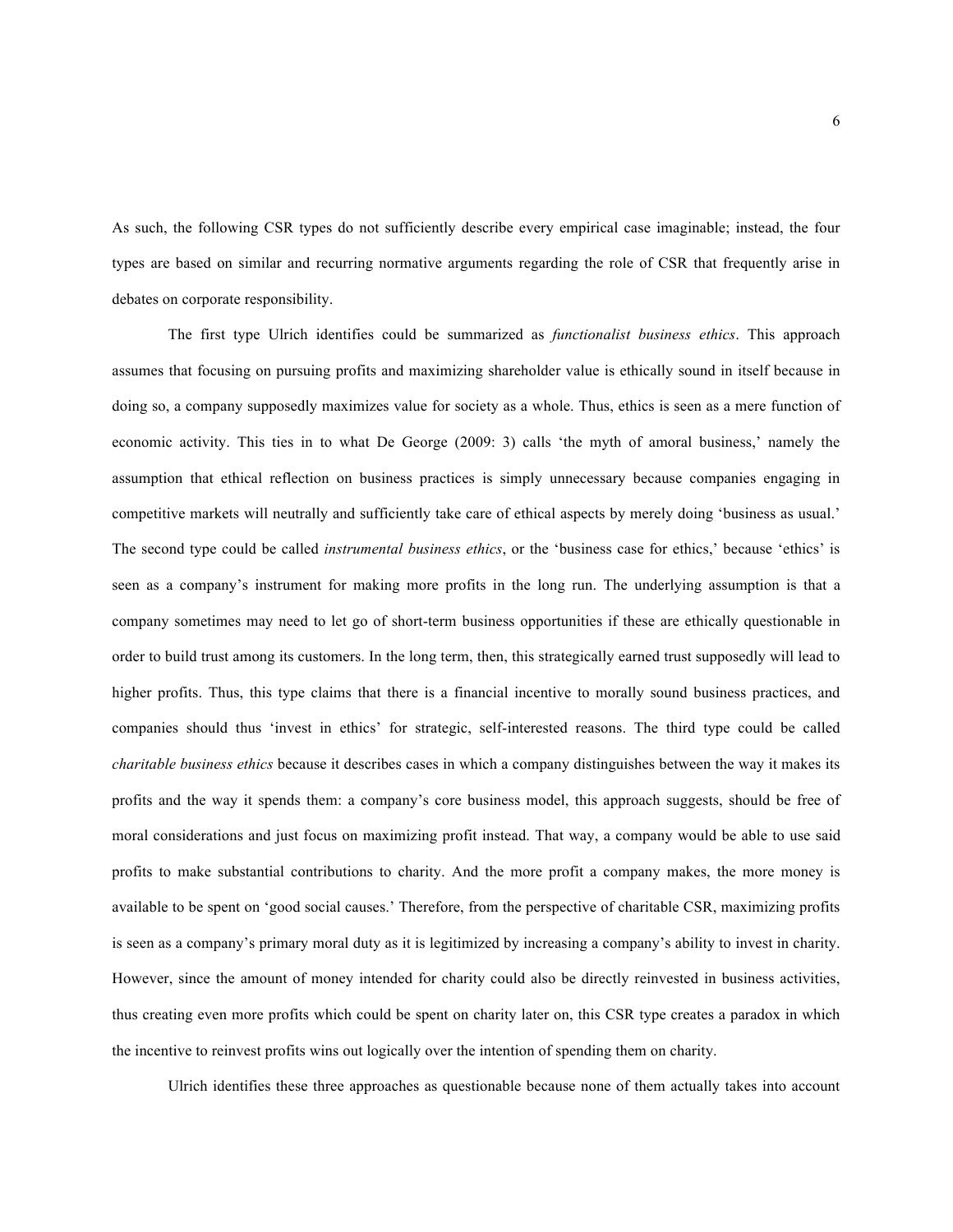genuinely ethical arguments. While the functionalist CSR type simply claims that maximizing profit is ethically sound in itself, both the instrumental and the charitable approach at least admit that the profit interest can sometimes conflict with moral concerns. However, both the instrumental and the charitable approach are in essence strategic in that they only take into account concerns that are driven by a company's self-interest. Companies following these two CSR types may occasionally do the morally right thing, of course, but they will not do it for the right reasons because they do not necessarily have an intrinsic interest in ethical issues such as human rights. This in turn renders their behavior entirely erratic and opportunistic, which is the exact opposite of what they claim to be when they 'invest in ethics' or give to charity, namely a company of integrity.

In light of these shortcomings, Ulrich (2008: 408-442) proposes a fourth type, *integrative business ethics*. According to this approach, a company's responsibilities are not merely restricted in one way or another to the profit principle alone, but to sound and critical ethical reasoning. From a Habermasian discourse-ethical perspective (Habermas, 1984; Scherer & Palazzo, 2007), Ulrich claims that a company needs to thoroughly reflect on the ethical legitimacy of both its core business model and the way a company's strategies influence the business practices and policies of its industry and society as a whole. Constant stakeholder dialogue, integrity, and transparency are seen as prerequisites for earning a reputation as an ethically sound company – that is, a company that pursues only those business opportunities which do not violate stakeholders' moral rights, such as their basic human rights or their civic rights like freedom of expression, for instance. This approach is part of a general trend over the last decade during which academic literature on business ethics has moved from framing CSR as a purely voluntary corporate strategy aimed at generating profits by boosting a company's social acceptance to much more elaborate ethical frameworks that include perspectives like social justice and human rights (Matten, Crane & Chapple, 2003; Scherer, Palazzo & Baumann, 2006; Palazzo & Scherer, 2006, 2008; Scherer & Palazzo, 2007; Ulrich, 2008; Kobrin, 2009; Wettstein 2009, 2010).

Echoing the academic state of the art, almost every 'Western' trans-national corporation (i.e. mostly, but not exclusively, the ones listed in major stock indices such as the Dow Jones or S&P 500) today claims to act responsibly, or to be a 'good corporate citizen,' either via its website, in its PR brochures, or through the work of charitable foundations (Arnold, Beauchamp & Bowie, 2013: 51). And in many cases, one has to admit, these claims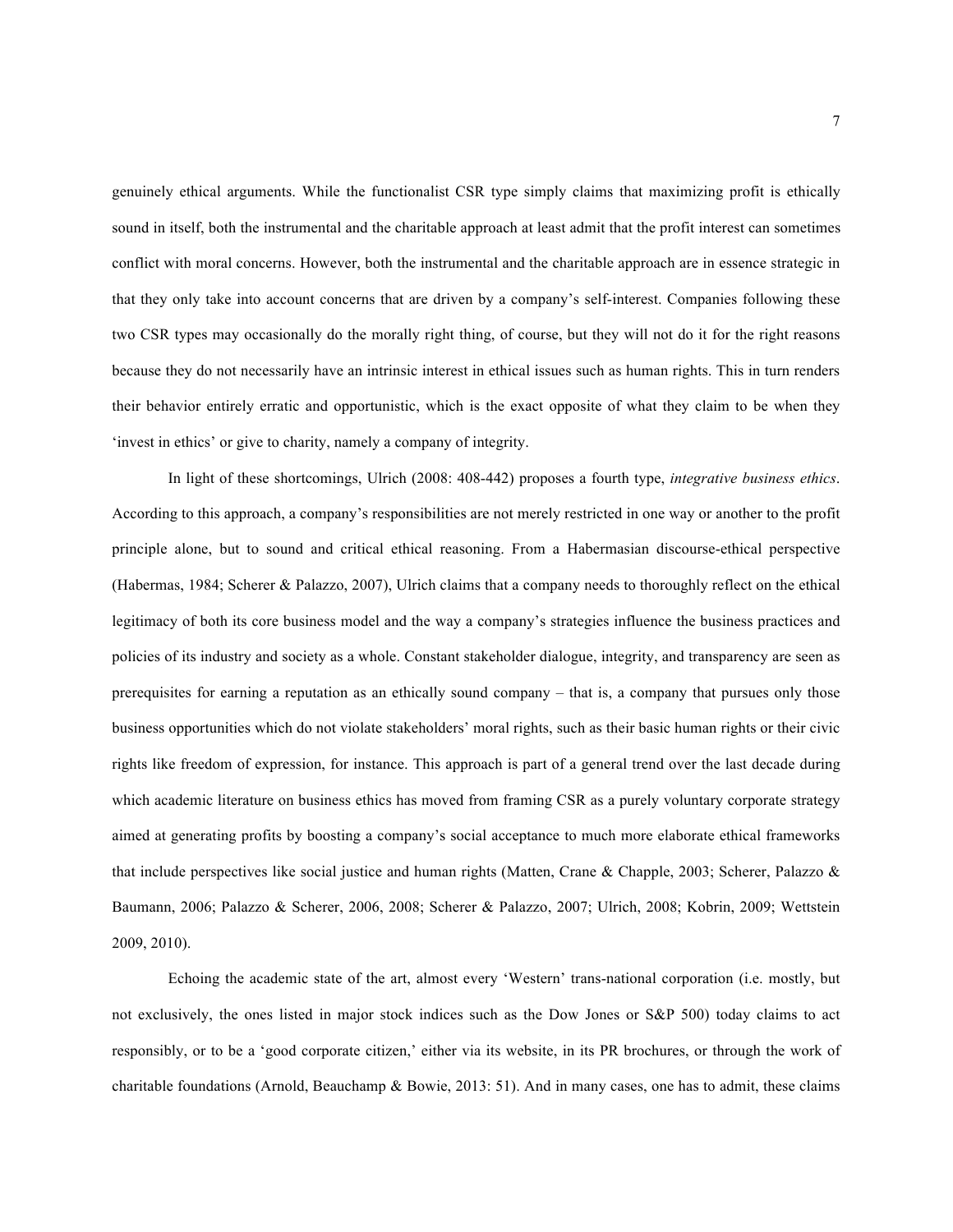are not mere PR speak. At the same time, however, many corporations still understand CSR primarily as a marketing tool, or as some philanthropic add-on to their business model that is merely 'nice to have' but not essential, thus shying away from openly discussing ethical critiques and moral claims brought forth by stakeholders (Carroll, 1999: 143; Ulrich, 2008: 400, 427). As with many core concepts in business ethics, the definition of the term 'stakeholder' has been highly contested (Donaldson & Preston, 1995; Miles, 2012). The term had originally been developed in the 1980s in contrast to the dominant 'shareholder value' paradigm, stating that '[a] stakeholder in an organization is (by definition) any group or individual who can affect or is affected by the achievement of the organization's objectives' (Freeman, 1984: 46). While this original definition had a strategic tone to it, essentially assuming that only those stakeholders are relevant to a company who present a threat to its business success, both Freeman himself (1994, 2004) as well as other scholars (such as Ulrich, 2008: 421-432; Parmar et al., 2010) in recent years have addressed the problem posed by this strategic aspect of the definition. Thus, a stakeholder is now understood much more broadly as any group or individual with a moral claim to address toward a company, even if that claim is not commensurate with the power to influence said company or if the group or individual is not directly affected by its actions. This definition includes not only core members of the organization, such as employees, but also the entire supply chain of a company, as well as customers, competitors, political regulators, and so on. Crucially, the definition also includes NGOs, advocacy groups, and civil society organizations who are not necessarily directly affected by a company's actions but are able to make moral claims on behalf of actors who might be affected but are unable to make their voices heard. Managing stakeholder claims presents companies with an enormous challenge because said claims usually are diverse and often in conflict with one another.

It is within this context that we investigate Twitter's ethos, or normative self-understanding. In order to identify which type of CSR Twitter deploys primarily, we have examined the language used to construct the company's normative claims on its 'About Us' and 'hope140.org' pages, as well as its Terms of Service, Privacy Policy, and blog entries. In the following two sections, we will detail our findings before critically discussing them against the backdrop of the business ethics literature.

#### **Twitter's public image, self-understanding, and deployment of CSR**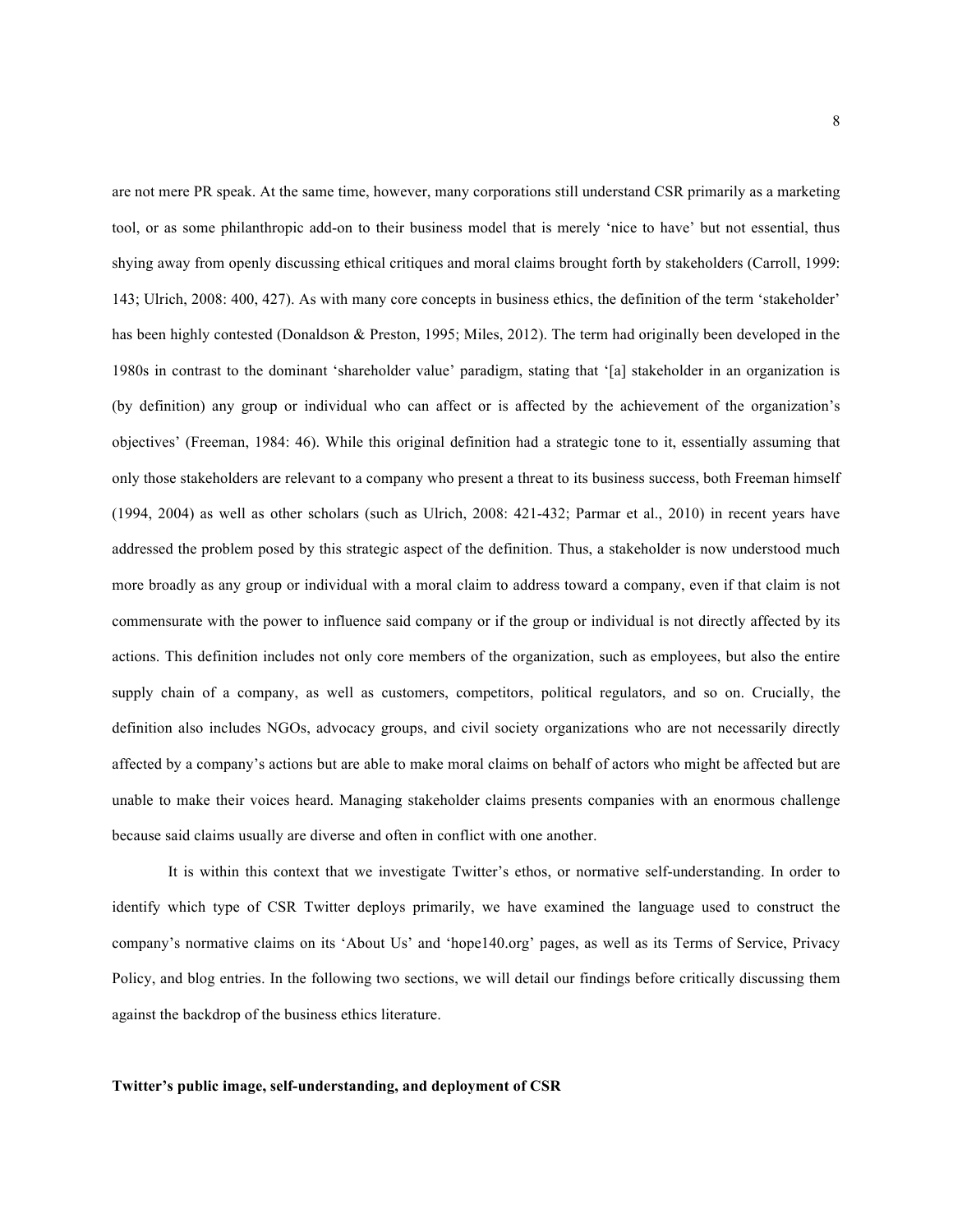In their large-scale review of mainstream press coverage of Twitter from 2006 to 2009, Arceneaux and Schmitz Weiss (2010: 1270) note that civic uses of the site, such as Barack Obama's widely lauded Twitter presence, often 'symbolized the increased access to political information that Twitter allowed, [… e]mbracing the vision of an expanded participatory democracy (a hope which has been bestowed upon all previous forms of electronic media).' While Twitter's image in the media thus represents a continuity of widespread technological optimism and previous celebratory depictions of new media and communication technologies as democratizing, recent touchstone events in Middle Eastern politics have seemed to crystallize and reinforce this popular notion. In an emblematic example, Grossman (2009) framed Twitter as 'the medium of the movement' in the aftermath of the June 2009 Iranian election, where the site broadcast 'information from street level, in real time' as part of a 'mass protest movement':

Twitter didn't start the protests in Iran, nor did it make them possible. But there's no question that it has emboldened the protesters, reinforced their conviction that they are not alone and engaged populations outside Iran in an emotional, immediate way that was never possible before.

Grossman's characterization of Twitter as a platform for dissenting voices that, as he claims, successfully countered Iran's 'monologue of tyranny' celebrates the site's (perhaps originally unintended) political implications in protests against totalitarian regimes. What this portrayal disavows, in addition to any acknowledgement of existing structures of political mobilization that provided the conditions of possibility for Iranians using Twitter in this way (and the subsequent use of Twitter by the incumbent regime for locating dissidents), is the promotional function that this event fulfilled in casting Twitter as a democratically robust networked public (for an extended critique of the role of Twitter in Middle Eastern revolutions, see Bailly, 2012).

In hindsight, the so-called 'Twitter Revolution' of 2009 can be identified and criticized as 'largely the product of media hype' (MacKinnon, 2012: 54). However, just two years later, the events of the 'Arab Spring' were framed exactly the same way in the popular press. Celebratory coverage in 'Western' mainstream media has thus positioned Twitter (along with fellow Web 2.0 site Facebook) as a key driver of the rapid spread of political emancipation in countries like Egypt, Bahrain, Libya, Syria, and Tunisia (Rosen, 2011; Jurgenson, 2012). Rather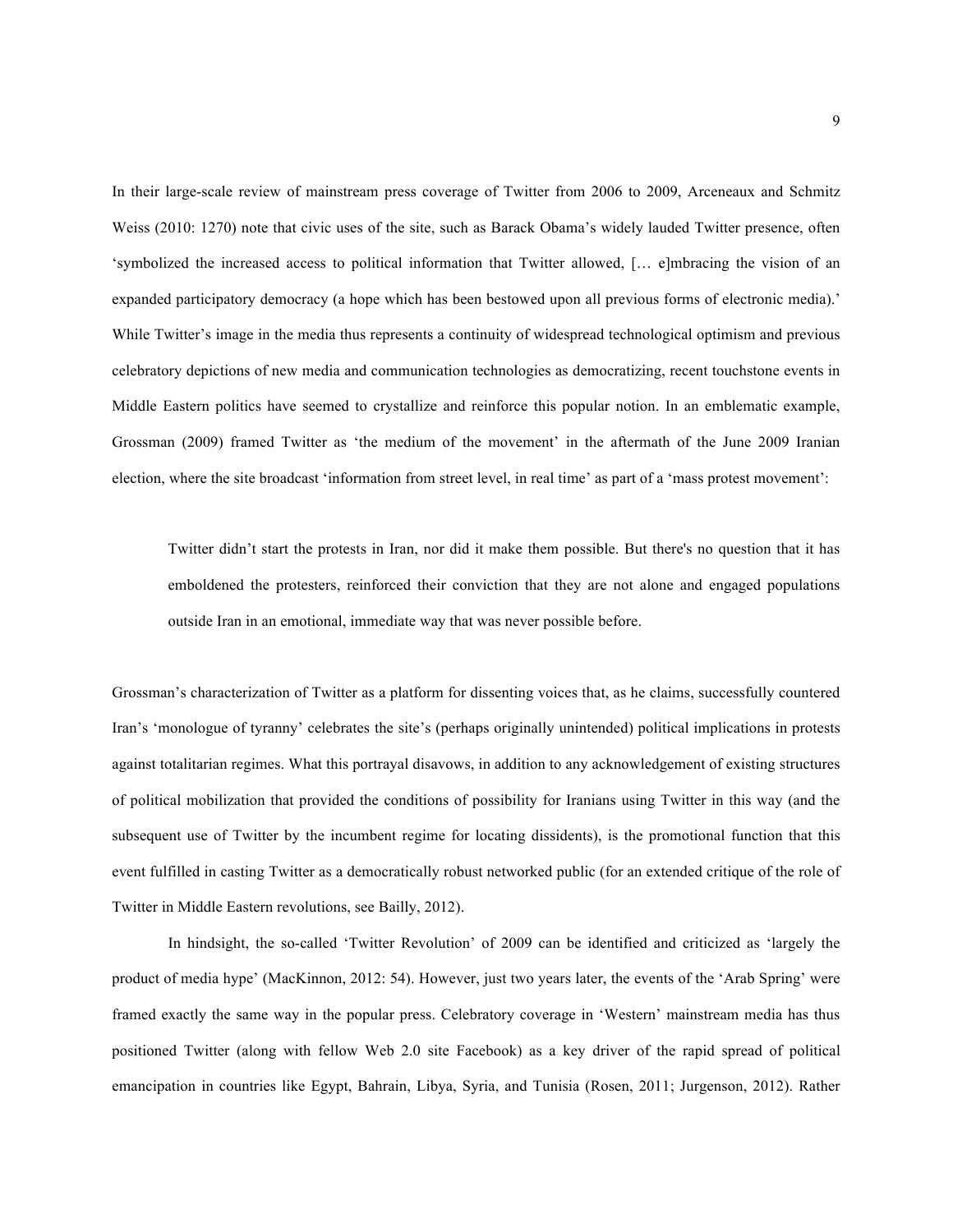than attributing revolutionary mobilization to the people of these nations, self-congratulatory Western press coverage that spotlighted their civic uses of Twitter further reinforced the notion that social web platforms primarily serve as spaces for democratic communication, and thus as a force for good. As Sedra (2011) asserts, Web 2.0 platforms like Facebook and Twitter 'certainly aren't solely responsible for the growing wave of revolutionary ferment in the Arab world,' but they 'helped to channel that frustration into action': 'Short of shutting off the Internet and mobile phone communications, these states have been unable to contain the viral anti-regime activities of their wired citizens.' Sedra goes on to encourage Western nations to support these 'wired citizens' by 'strengthening the Web 2.0 platforms that can facilitate the networking of activists, the sharing of ideas and the organization of movements.'

Against the background of celebratory mainstream media coverage, we can observe that Twitter itself has to a certain extent positioned its platform as a key driver of social and political change, using its positive media image in order to better position itself as a business. As The New York Times reports, 'Alexander Macgillivray, Twitter's chief lawyer, says that fighting for free speech is more than a good idea. He thinks it is a competitive advantage for his company. That conviction explains why he spends so much of Twitter's time and money going toe to toe with officers and apparatchiks both here and abroad' (Sengupta, 2012). Granted, Twitter is a privately owned company, not an NGO, and striving for profit is not necessarily a problem. Backed by venture capitalists and successfully going public in November 2013, Twitter for years has experimented with its business model, which – as with any Web 2.0 site – has been centered around growing its user base in order to monetize users' social connections. The company's revenue streams today focus on advertising, for which it harnesses user analytics, search, promoted tweets, accounts, and trends, as well as licensing data streams (BMI Matters, 2012; Dorsay, 2012; Twitter Analysis, 2012; Waddington, 2013). Given the fact that growing its user base is the biggest strategic concern of any Web 2.0 site, it does not seem far-fetched to assume that Twitter has been purposefully emphasizing its 'civic' image by utilizing CSR rhetoric as a marketing instrument.

Given the potential profitability of deploying CSR rhetoric, we ask how exactly does Twitter publicly frame its ethos, mission, and self-understanding? One central normative claim was introduced through the homepage of Twitter's former hope140.org site (named after the maximum length of a tweet, 140 characters): 'At Twitter, one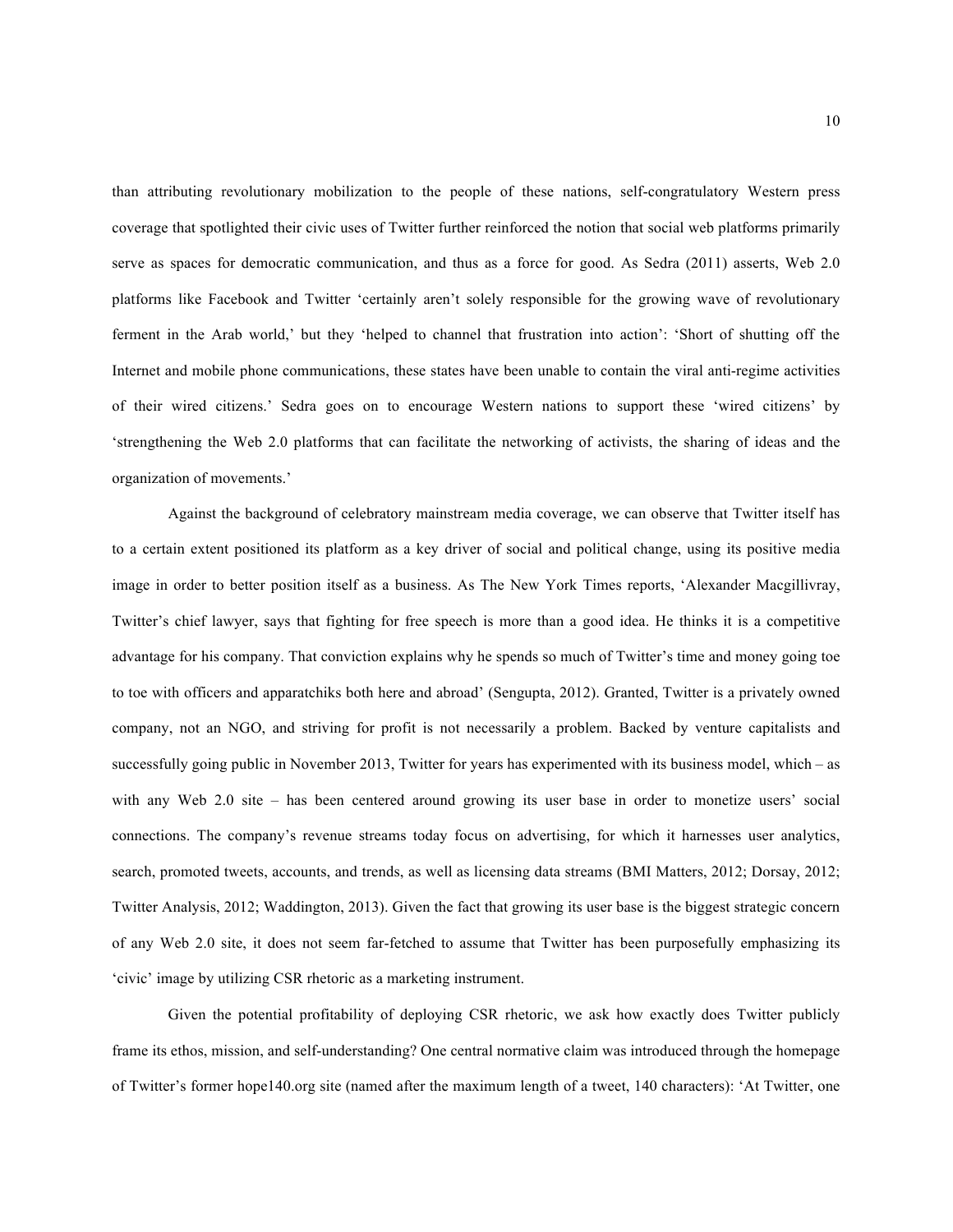thing that drives us is our desire to make a lasting impact as a company. Being a force for good is at the heart of that mission' (2011). This is a bold moral claim, and one could argue that it might refer solely to Twitter's charity efforts. However, the quote explicitly states that Twitter wants to make a lasting impact as a *company*, and it is precisely 'that mission' which includes being 'a force for good.' From a business ethics perspective, what Twitter offers through its hope140.org site (which has, since 2013, been incarnated as The Twitter for Good Blog) might be seen as a refreshing take on framing a corporate mission that typically consists of variations on 'our mission is to become global market leaders by creating added value for our customers, delivering high-quality goods and services.' By contrast, Twitter's attempt to highlight the broader social value of its service expresses the company's desire to contribute to fair global communications. At the same time, however, it blurs the boundaries between the company's business interests, its charity efforts, and the romantic ideal of digital citizens coming together on Twitter in order to make the world a better place.

The rhetoric of hope140.org and The Twitter for Good Blog – promoting Twitter's 'open exchange of information' alongside images of sub-Saharan African villagers – constructs a particular version of the digital citizen. Twitter's self-portrayal references its mainstream media image as catalyst of the 'Arab Spring,' suggesting that, particularly in non-Western and developing contexts, access to Web 2.0 technology is the prerequisite for civic participation today. Papacharissi (2010: 104) claims that '[a]s a civic agent, the digital citizen is reified through his/her use of digital media, meaning that digital citizens enter the sphere of civic activity through digital media.' Not only was this version of citizenship central to news framings of the 'Arab Spring,' but it apparently also guided Twitter's own January 2011 blog post proclaiming 'The Tweets Must Flow': 'The open exchange of information can have a positive global impact. This is both a practical and ethical belief. […] Our position on freedom of expression carries with it a mandate to protect our users' right to speak freely' (Twitter, 2011a). Again, this is a bold normative claim illustrating the way the company communicates its self-image as a benevolent civic actor. Accordingly, Twitter partnered with Google at this time to create Speak2Tweet, a telephone-based program where protesters without internet access could call a phone number and say something that would then be transposed into a real-time tweet (http://twitter.com/#!/speak2tweet). In this way, Twitter's explicit framing of itself as a democratic, free-speech platform aligns with mainstream news coverage, portraying the site as a technological platform upon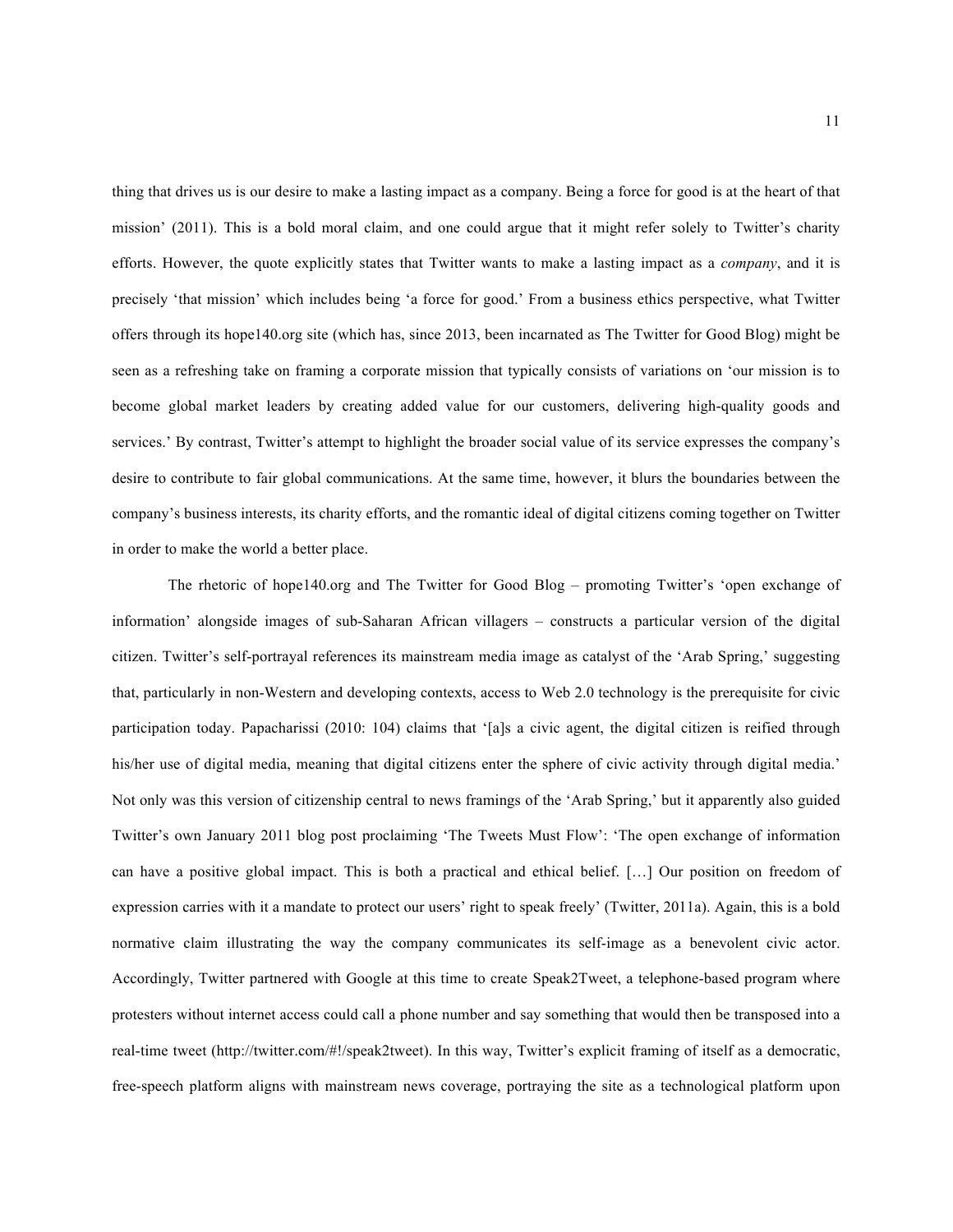which users are constituted as world citizens through a romanticized, technologized version of the unfettered exchange of information and ideas as a central component of democratic social life.

Indeed, the normative claims expressed on the Twitter 'About Us' page have invoked the rhetoric of digital citizenship and democratic user rights to varying degrees since the site's inception in 2006. Initially, the site's About Us page simply framed Twitter as 'an interesting side project' of employees at Obvious, a San Francisco-based podcasting and social media company. Eventually, with Twitter's growing popularity and public profile, its About Us page adopted more apparent socially conscious rhetoric. By Fall 2008, the site was positioning itself as a sort of global village, stating that '[i]n countries all around the world, people follow the sources most relevant to them and access information via Twitter as it happens – from breaking world news to updates from friends' (About Us, 29 September 2008). The following year, Twitter's About Us page was reformulated as a series of frequently asked questions, including 'How do you make money from Twitter?', the response to which evidences an early version of the site's CSR claims:

Twitter has many appealing opportunities for generating revenue but we are holding off on implementation for now because we don't want to distract ourselves from the more important work at hand which is to create a compelling service and great user experience for millions of people around the world. (quoted in Shepherd, 2009: 160.)

In claiming that profit-making was only a secondary concern in the development of the site, Twitter effectively set the stage for its image as a benevolent platform, illustrating that the lines between private and public entities have become blurry in contemporary social media environments (Baym & boyd, 2012). Accordingly, Twitter's rhetoric along these lines has continued into the present day. Twitter's 2011 About Us page, for instance, featured a section on 'Twitter and the Community,' stating that '[a]t Twitter, we believe that the open exchange of information can have a positive global impact. Every day we are inspired by stories of people using Twitter to help make the world a better place in unexpected ways' (Twitter, 2011b). By 2013, this section of the About Us page had been renamed to 'Twitter in the community,' and it had been further expanded: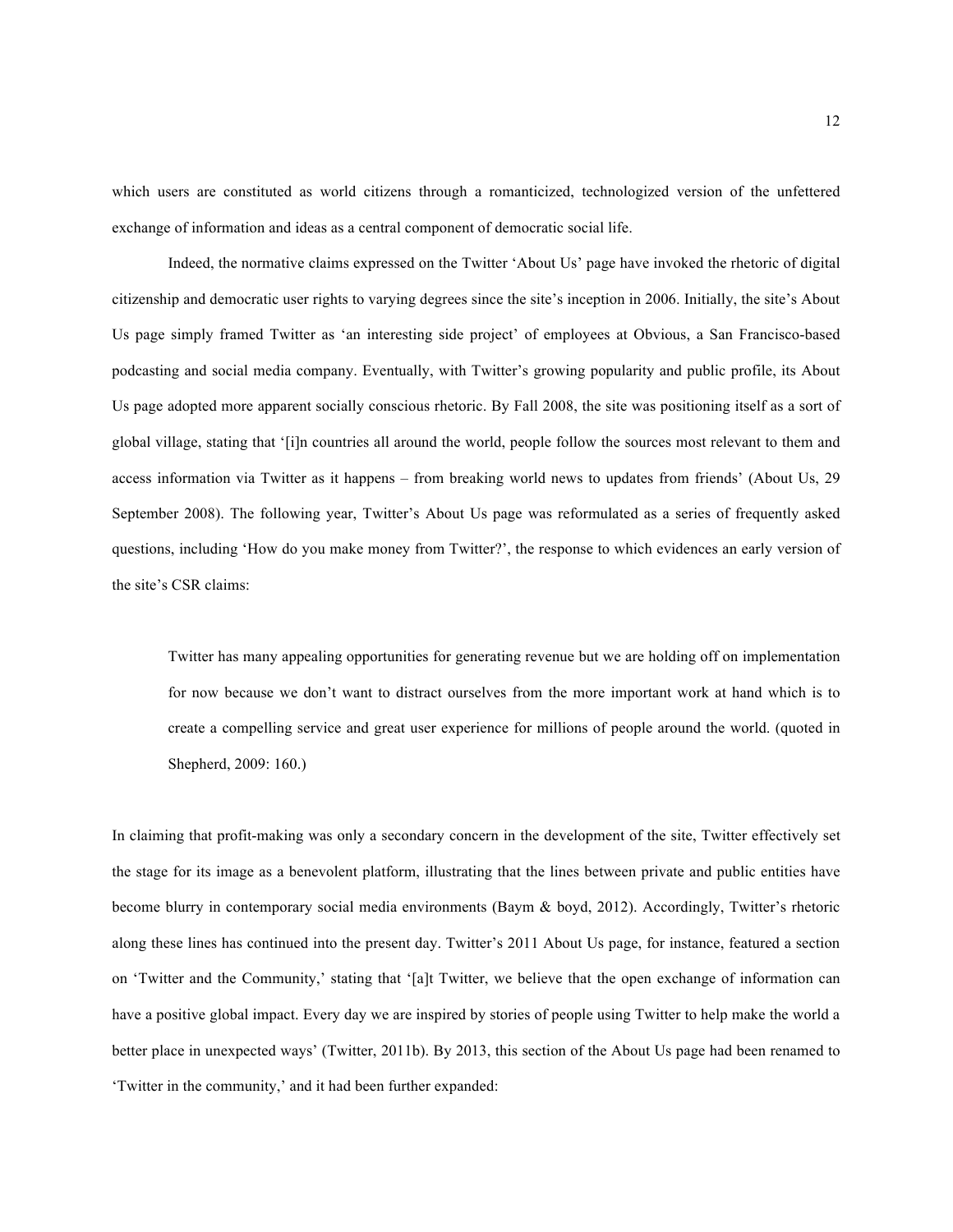'Twitter lends itself to cause and action. Every day, we are inspired by stories of people using Twitter to help make the world a better place in unexpected ways. Visit stories.twitter.com to learn more. And with just a Tweet, millions of people learn about or show their support for positive initiatives that might have otherwise gone unnoticed. Programs like Twitter Ads for Good offer a way for non-profit organizations to promote their efforts the same way as businesses can. As more community-centric organizations join the platform, citizens will increasingly engage with the efforts taking place to move their community forward. Follow @TwitterGood and @TwitterSF for more on these topics.' (Twitter, 2013b.)

In addition, Twitter extended its particular commitment to enhancing democratic communication globally through the hope140.org site, which directly addressed its users as peers and part of a movement:

At Twitter, one thing that drives us is our desire to make a lasting impact as a company. Being a force for good is at the heart of that mission. […] The open exchange of information is just beginning to become an everyday part of how the world communicates. As folks like you spread positive knowledge through the platform, we'll be collecting it and highlighting good social movements that you might want to get involved in. (hope140.org, 2011)

The promotional language employed throughout the site thus encourages a perception of Twitter as public space for socially beneficial and democratic communication. The examples presented in this section demonstrate that Twitter openly and publicly presents this civic ethos as the core of its identity, demonstrating a persistent use of stark CSR rhetoric. The imagery used by the company references appealing ideals of democracy – where an increased number of voices equals a more engaged citizenry (Hindman, 2008: 17) – and 'good' citizenship – where people assume the responsibility to act locally as political intervention (Schudson, 1998). Interestingly, Twitter seems to be less eager to address its strategy's commercial aspects in quite the same open way. Such reticence might suggest that the company deploys the romantic ideal of the internet as a democratizing force in order to stake its private claims on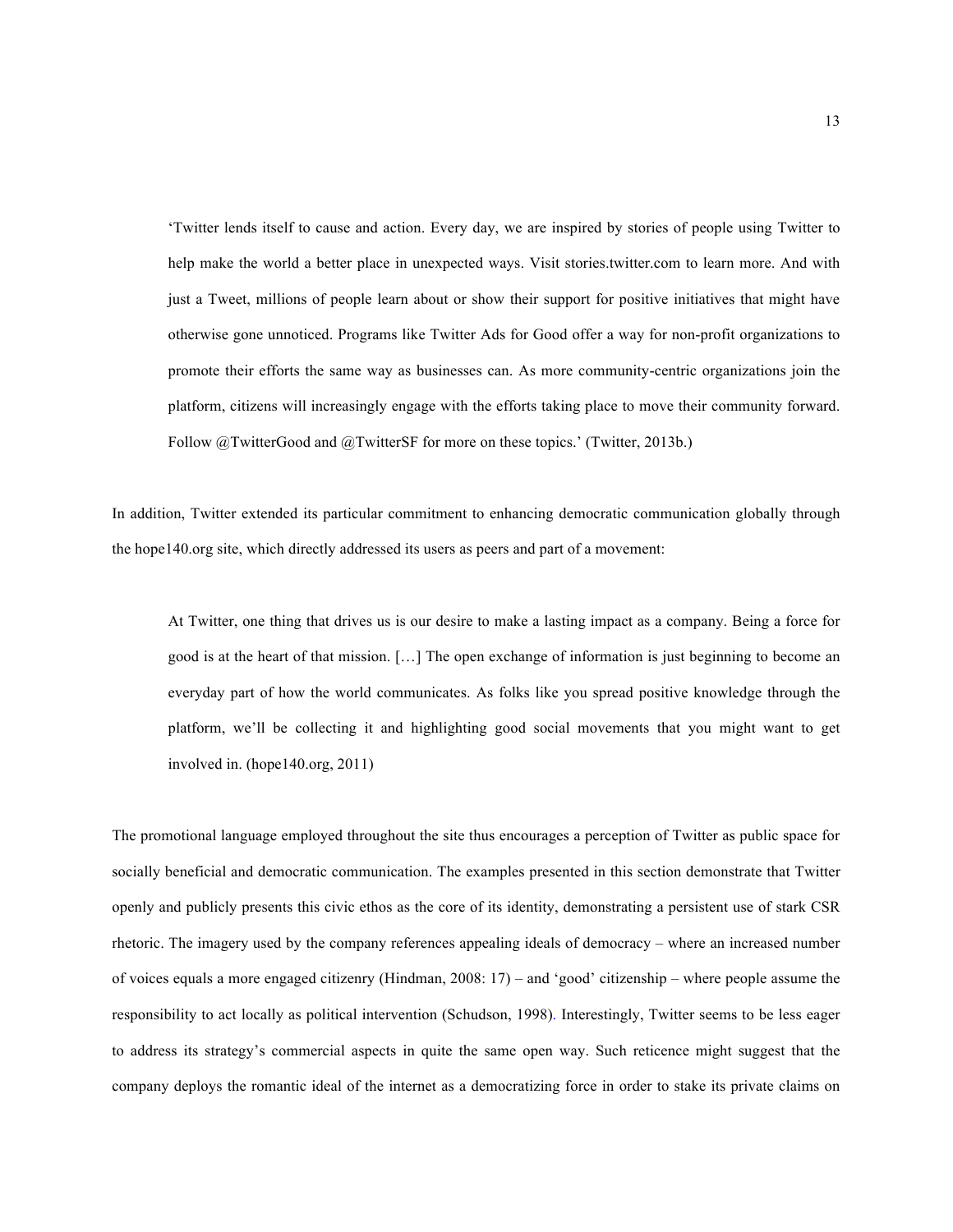networked publics (Hindman, 2008: 138). For Papacharissi (2010: 137), this means that civic communication has been fundamentally re-situated within a 'private sphere and through the use of private media environments.' This type of private sphere characterizes the commercial context in which companies, including Twitter itself as a publicly-traded entity as well as the myriad commercial stakeholders who use the site for their own promotional purposes, engage in CSR as part of more traditional marketing strategies.

#### **Web 2.0 sites as private regulators of public discourse**

New technologies hold the capacity to alter space, to render public conversation in private spheres, where the everyday practices of people in digitally enabled democracies can be seen 'both as an expression of distinct civic tendencies and as the tapestry upon which further tendencies form' (Papacharissi, 2010: 16). In this context, Web 2.0 sites that work as communicative platforms might be interrogated from the point of view of their democratic value. As illustrated earlier, popular media coverage often portrays this democratic value in success stories of online political organizing and mobilization. While highly publicized world events such as the 'Arab Spring' of early 2011 may suggest that we have entered a phase of frictionless global civic engagement taking place in real-time, most internet users in fact do not engage in intellectually or culturally diverse contexts (Pariser, 2011; Zuckerman, 2013). Moreover, the backdrop of those interactions – the infrastructure of sites like Facebook, YouTube, and Twitter – serves to regulate user behavior through corporate strategies, legal contracts and, as Lessig (2006) emphasizes, the technological architecture of the site, where 'code is law.' While code as law is a crucial element of the way that Web 2.0 sites work as regulators of public discourse, we also suggest that 'contract as regulation' functions through Twitter's Terms of Service, which maintain an asymmetrical regulatory role through discursive legitimation of the site as benevolent. Before looking at the Twitter case, though, it is important to address the background against which private companies regulate the public infosphere today.

The empirical observation that big companies, especially transnational corporations, have a strong economic, political, and social influence is not new. In the 1970s, for example, Ulrich (1977) claimed that transnational corporations should be understood as 'quasi-governmental' institutions due to the massive influence they have on people's everyday lives all over the globe, and thus should be held accountable for their actions. In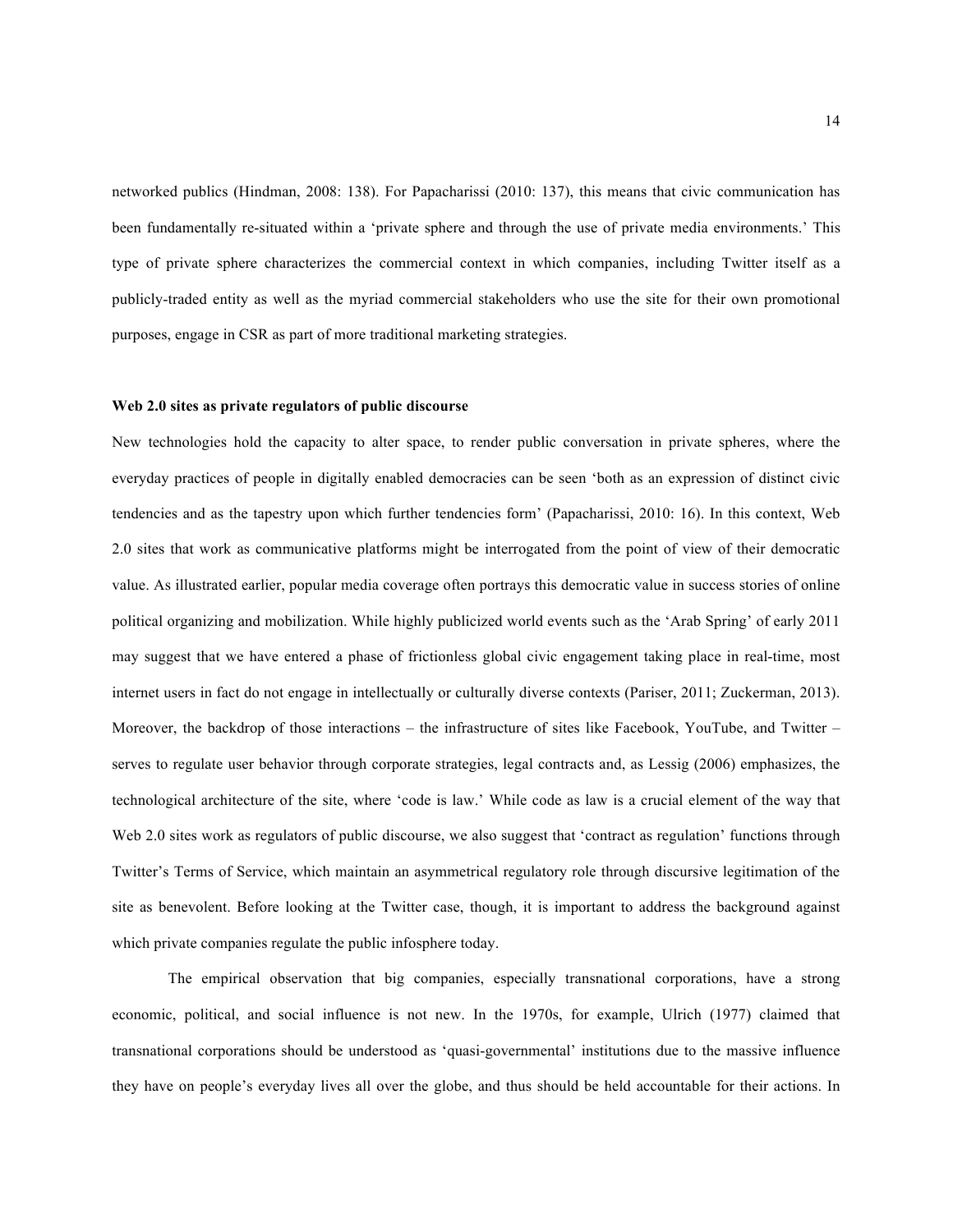recent years, business ethics and management literature has increasingly emphasized the public role of private corporations (Scherer & Palazzo, 2007), coining terms such as 'corporate citizenship' – a term which, just like CSR, is being used as an umbrella term rather than as a specific concept (Matten, Crane & Chapple, 2003). Because of the massive economic, political, and social repercussions of corporate strategies, a growing number of scholars agree that companies today should be understood not just as private entities, but as public actors (Scherer, Palazzo & Baumann, 2006; Palazzo & Scherer, 2006, 2008; Scherer & Palazzo, 2007; Ulrich, 1977, 2008; Kobrin, 2009; Wettstein, 2009, 2010). Accordingly, in their recent large-scale review of the academic literature on the role of transnational corporations in global governance, Scherer and Palazzo (2011: 919) identify a general trend 'towards a new theory of the firm that emphasizes the public role of private business firms.' Thus, when it comes to moral conflicts with stakeholders, transnational corporations cannot reasonably claim to just follow their 'private' business models without being responsible for their consequences. Whether they like it or not, transnational corporations are under constant public scrutiny. And this also goes for companies in the information and communication technology (ICT) sector, as De George (2003: 5) points out. He coined the phrase 'the myth of amoral computing and information technology' in order to illustrate the fact that ICTs are not ethically neutral. Instead, the complex nature and omnipresence of ICTs engender a wide range of accountability and responsibility issues.

This is emphasized by the underlying empirical trend that the lines between private companies and state agencies have become increasingly blurry: transnational corporations have taken over many responsibilities that used to be associated with the nation-state (Matten  $&$  Crane, 2005), while at the same time government agencies and other public institutions (like universities) increasingly tend to operate like businesses. Hence, today it is quite unclear what is meant by the terms 'private' and 'public' with regard to social institutions like companies or government. Ownership of these institutions might be narrowly defined from a legal perspective, but from a social and ethical point of view, the consequences of state and corporate actions have converged and become highly complex. The debate on corporate citizenship illustrates this new regulatory role of privately owned companies: traditionally, citizenship rights are governed by the nation-state, which defines and protects its citizens' legal status and entitlements and provides them with access to political processes (Crane, Matten & Moon, 2008: 6). According to Marshall's (1964) classic definition, entitlements include civil, political, and social rights, such as freedom of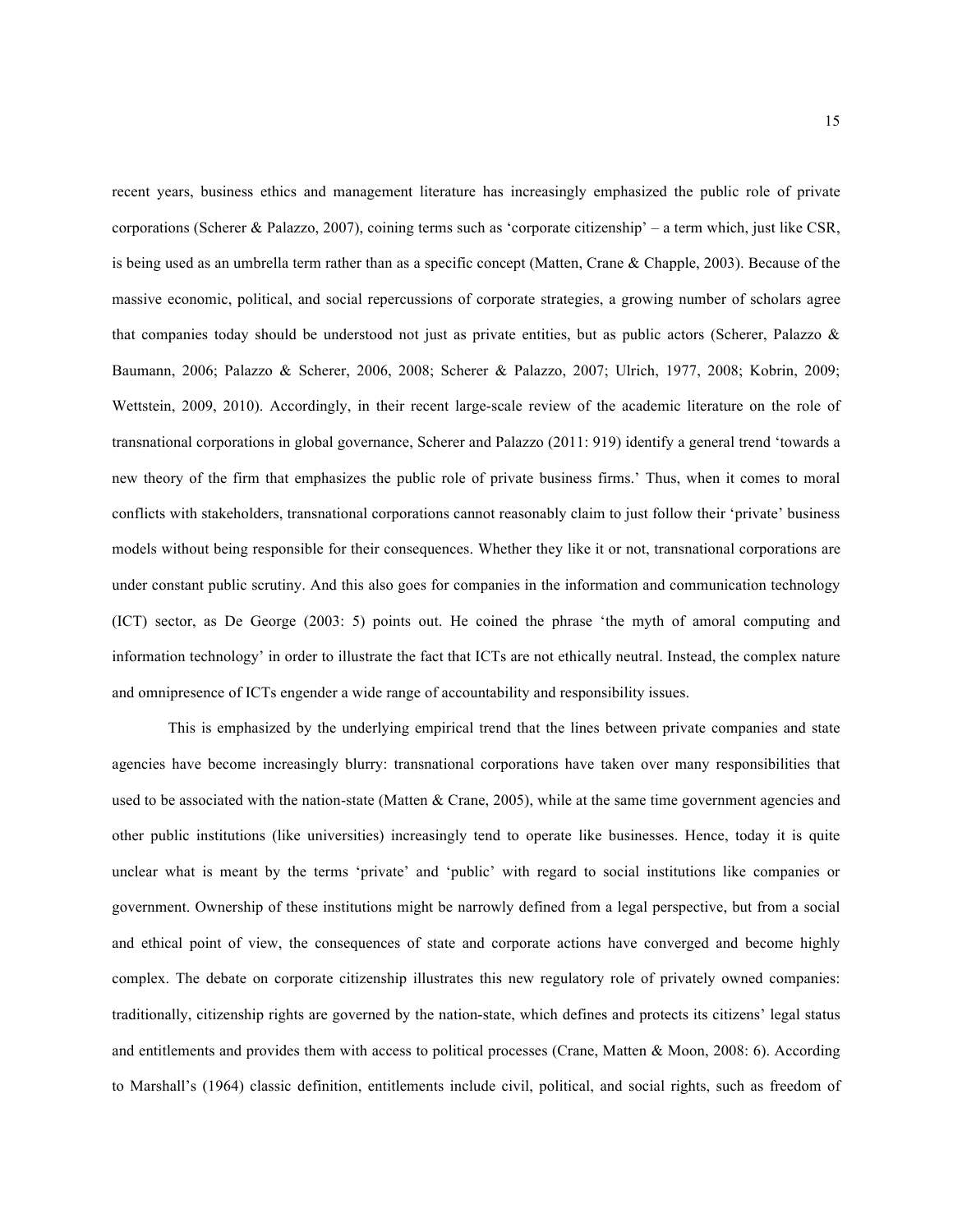speech, the right to vote as well as welfare entitlements. In recent years, however, corporations have increasingly taken over this governmental role, prompting Matten & Crane (2005: 173) to define corporate citizenship as 'the role of the corporation in administering citizenship rights for individuals.' In this role, companies – in addition to nation-states – increasingly act like 'governments' (Crane, Matten & Moon 2008: 50-87), namely as providers of social rights, enablers of civil rights, and channel for political rights. Thus, they argue, '[c]orporations are not citizens, they are not governments and they are not arenas of citizenship – but in some respects, and under certain conditions, there is a close enough resemblance to each for us to be able to consider corporate roles and responsibilities in new and at times quite powerful ways' (Crane, Matten & Moon 2008: 202).

Transnational ICT companies, and especially social networks, illustrate this trend in their business models that aim to connect groups and individuals in many diverse ways. As such, private Web 2.0 companies today provide a 'quasi-public sphere' (York, 2010). Therefore, their strategies have a direct and far-reaching impact on stakeholders and their communication rights and practices (Lastowka, 2010). The recent trend to increasingly rely on tethered appliances and proprietary 'walled garden' strategies instead of open ways to access content via the Web – as exemplified by Apple's integration of hardware, software and content into one centralized environment, but also by online social networks – has drawn sharp criticism from experts (such as Berners-Lee, 2010), and it demonstrates the fact that ICT companies have become quasi-regulators who govern citizenship rights in their respective online territories.

From an ethical point of view, one central question is whether ICT companies regulate their respective online spaces in a way that allows for generativity (Zittrain, 2008), or whether they exercise control over their stakeholders in a way that threatens citizenship rights, as outlined above in the section on corporate citizenship. Both Amazon and Apple, for example, have been criticized for 'censoring' articles in their online stores (Hodson, 2008; Stone, 2009), and online gaming networks such as Microsoft's XBox Live Arcade drew similar criticism when they banned players from their services (Sapieha, 2008). Since Web 2.0 companies like Facebook and Twitter govern their online territories much in the same way a state would, the term 'quasi-governmental' seems apt. Online social networks might therefore be the most obvious examples of private ICT companies fulfilling a public regulatory role as corporate citizens, since they provide the technical and legal infrastructure upon which networked publics engage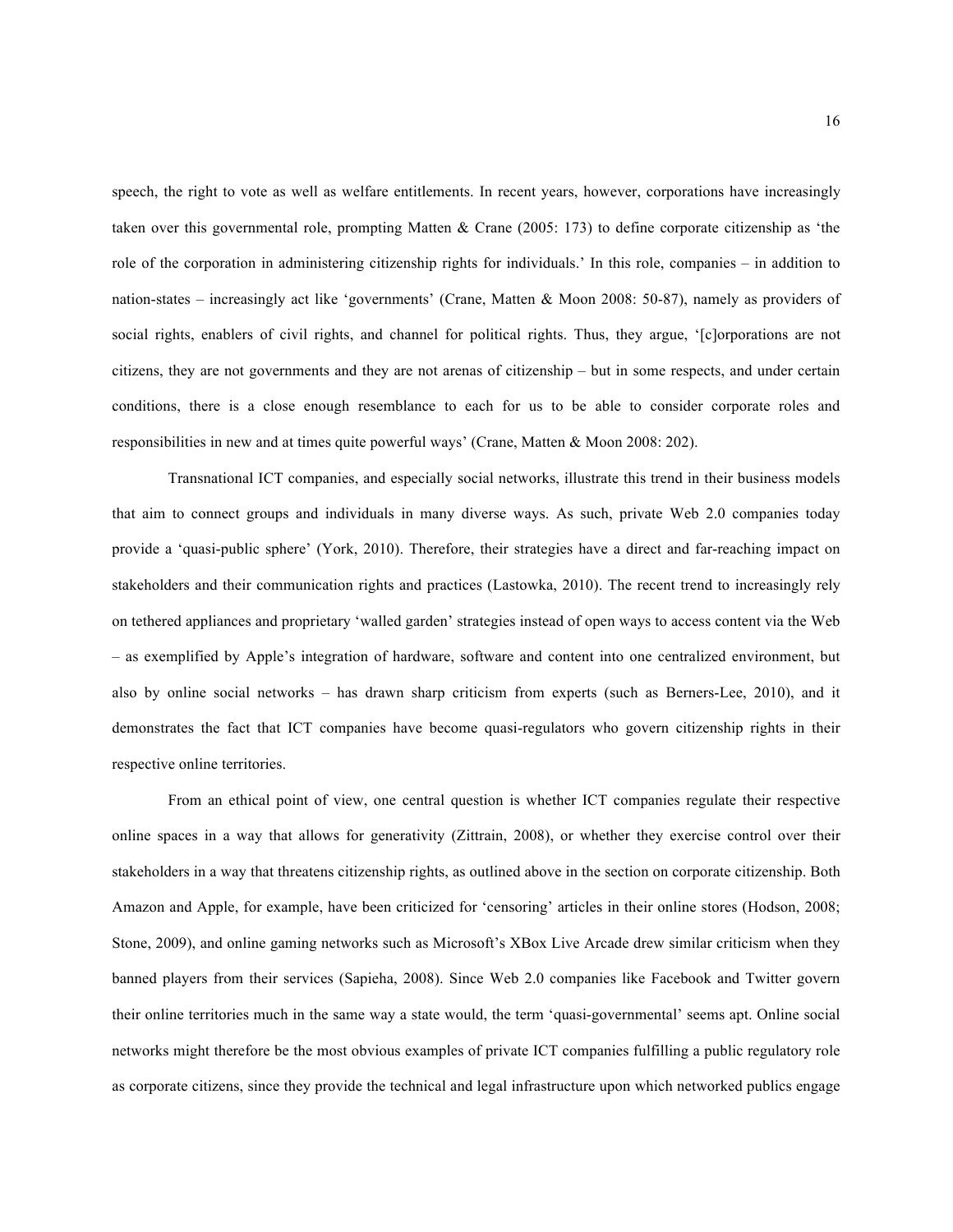in discussion, exchange information, and produce networked goods. Because of this almost state-like structural role, MacKinnon (2012) calls online social networks 'sovereigns of cyberspace' and ironically refers to 'Facebookistan' and 'Googledom' when discussing these companies' far-reaching power in online publics. In a similar fashion, both Baym (2011) and Nakamura (2011) have also drawn parallels between social network sites and nation-states. This power of online platforms to determine what users can or cannot do on their respective online territories has led some critics to accuse Web 2.0 companies of a 'new feudalism' (Clark, 2011), or 'digital feudalism' (Meinrath, Losey & Pickard, 2011). Thus, quite obviously, this new public role of online social networks brings with it issues of corporate responsibility, where corporate strategies and normative self-understandings of online social networks play an increasingly important role.

We can therefore characterize Web 2.0 companies today as 'quasi-governmental' regulators on two levels: first, on the level of their core business models (how exactly do they make money?), which have a direct influence on stakeholders; and second, the way said business models interact indirectly with their stakeholders, for example by way of technical or legal industry standards, or by shared business practices within the industry (Ulrich, 2008). While the core business model of any given individual company may be fully rational, it might lead to unintended negative consequences for certain stakeholders. In a globalized, digital economy, such negative consequences can easily cross national, legal, cultural, or moral borders, frequently resulting in protest or conflict. Due to the way the digital economy works, ICT companies often feel they need to use business strategies that restrict competitors or customers from choosing certain options, relying on first-mover advantages, technical standards and restrictions ('code'), network effects, lock-in strategies and the like. From an individual business's perspective, such proprietary strategies make perfect sense when it comes to competing with other companies, but they might harm public interest by threatening not-for-profit companies and open projects that rely on user creativity (Lessig, 2006, 2008), commons-based peer production (Benkler, 2006), or open access to information (Busch, 2011). Yet even on platforms that rely on user participation, such as Twitter, proprietary logic manifests through their Terms of Service: one of the key regulatory tools employed in Web 2.0.

In his analysis of YouTube, Gillespie (2010) points out that the practices of Web 2.0 sites that contravene the public interest might be understood from the point of view of these sites as 'platforms.' Gillespie undertakes a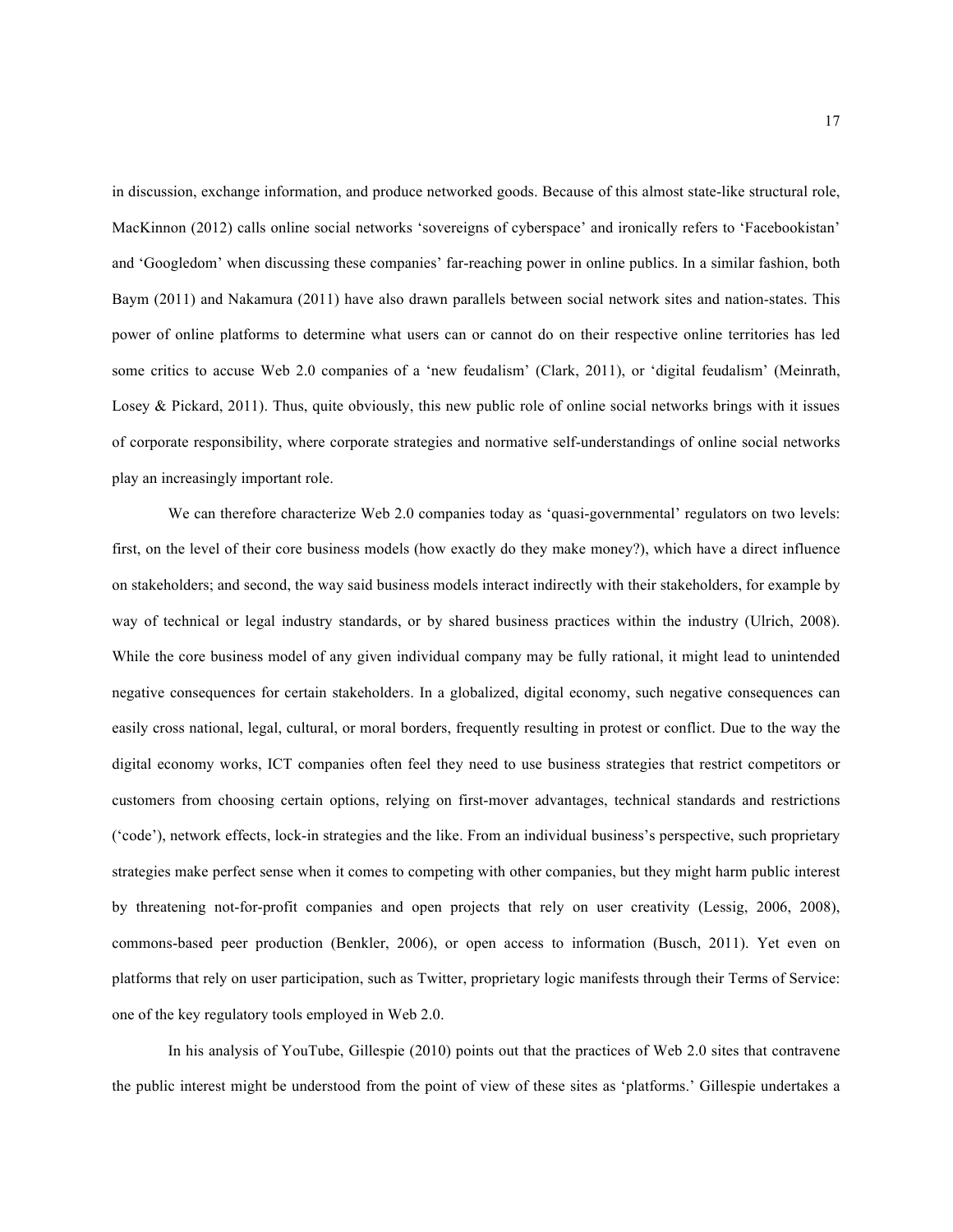discursive analysis of the term platform as it is deployed to legitimize YouTube's integration of user content and commercial media products for its user base:

The term 'platform' helps reveal how YouTube and others stage themselves for these constituencies, allowing them to make a broadly progressive sales pitch while also eliding the tensions inherent in their service: between user-generated and commercially-produced content, between cultivating community and serving up advertising, between intervening in the delivery of content and remaining neutral. (Gillespie, 2010: 348.)

The term platform as applied to Web 2.0 sites thus enacts a kind of moral and rational legitimation (Van Leeuwen, 2007), where an evaluative depiction of the sites as level playing fields is grounded in claims around user content that tend to elide the way that industrialized content producers and other commercial interests exert control over user rights. Public interest issues are thus pushed to the margins through this discursive naturalization of the sites as egalitarian platforms.

A 'broadly progressive sales pitch' and its attendant platform dynamic might also be observed with Twitter's rise in popularity. Contrary to popular belief, Twitter as a social web platform is not exactly an *agora*, a central place where people from all over the globe can meet up. Instead, it is a highly fragmented network of networks, with millions of separate communities exchanging information. While a site like Twitter offers some version of a networked public – which boyd (2008: 125) has defined as 'the spaces and audiences that are bound together through technological networks' – this does not mean that all users of Twitter are part of the same community, actively exchanging information with all other users of the site; instead, user communities are fragmented into smaller publics (Zuckerman, 2013). Yet when taken together, Twitter's 'well over 200 million active users' (Twitter, 2013c) send 400 million tweets a day and thus comprise an audience too large to ignore by many companies and public agencies alike. Hence, over the last few years, a vast number of companies, groups, institutions, and individuals have joined Twitter as a means of more or less interactive communication with their respective peers and stakeholders. The way that Twitter manages and governs its growing platform directly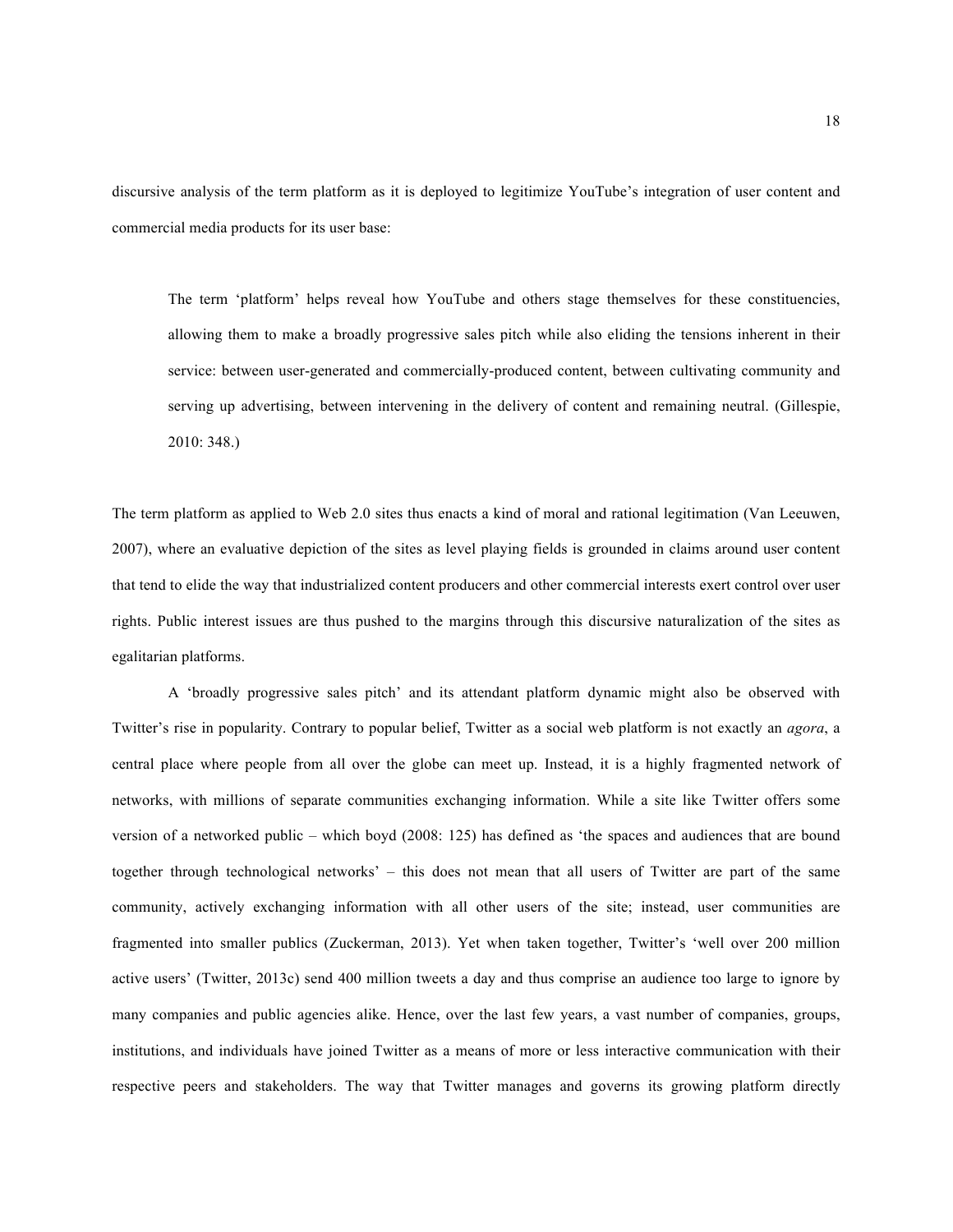influences how this wide range of people can interact on the platform, regardless of where they are physically, socially, or legally located. Since the Twitter platform thus acts as a 'quasi-governmental' regulator, it is no wonder that users, bloggers, activists and citizens today tend to critically monitor the site, just like they do for Facebook or Google (e.g., MacKinnon, 2010a/b; 2012: 221-250; Project VRM, 2013).

#### **Ethical problems arising from Twitter's instrumental CSR approach**

In the previous sections, we have shown how Twitter frames its ethos and illustrated why its normative selfunderstanding matters, as private companies today have become powerful corporate citizens governing public discourse. Based on Ulrich's (2008) aforementioned typology of corporate ethics, we find that Twitter utilizes CSR rhetoric mainly, but not exclusively, according to the type of *instrumental CSR*. This might be problematic from an ethical point of view, as many companies still see profit maximization as a prerequisite for doing the morally right thing, following the motto: 'We would certainly like to do [insert social cause here], but only if it is good for our marketing and reputation.' This is what defines the so-called 'business case for CSR': the belief that companies should 'invest in ethics' because it supposedly pays off in the long run. According to this belief, if stakeholders demand certain 'social' activities, the company should abide, as long as that claim comes at a reasonable price. Contributing to social causes might be costly in the short term, but the long-term gains in reputation, or the preclusion of reputation risks, supposedly will outweigh such costs significantly. From this perspective, 'ethics' is seen as an instrument for the financial success of a company, and this notion is reflected in the aforementioned statement by Twitter's general counsel who reportedly claimed that 'fighting for free speech is more than a good idea[, …] it is a competitive advantage for his company' (Sengupta, 2012).

Instrumental CSR suffers from at least two major conceptual problems (Ulrich, 2008: 376-408; Nijhof & Jeurissen, 2010): first, in modern societies, which are functionally, socially, legally, and culturally fragmented, we cannot know beforehand what 'the right thing to do' is in any given case. While material ethical theories – such as Kantian ethics of duties, virtue ethics, or utilitarianism – give us regulative ideas on what a 'good' action is, they are problematic for various reasons (Ulrich, 2008: 11-110), not the least of which being that they are difficult to translate to and operationalize in a corporate context. Hence, Ulrich (2008: 408 ff.) claims that we need not a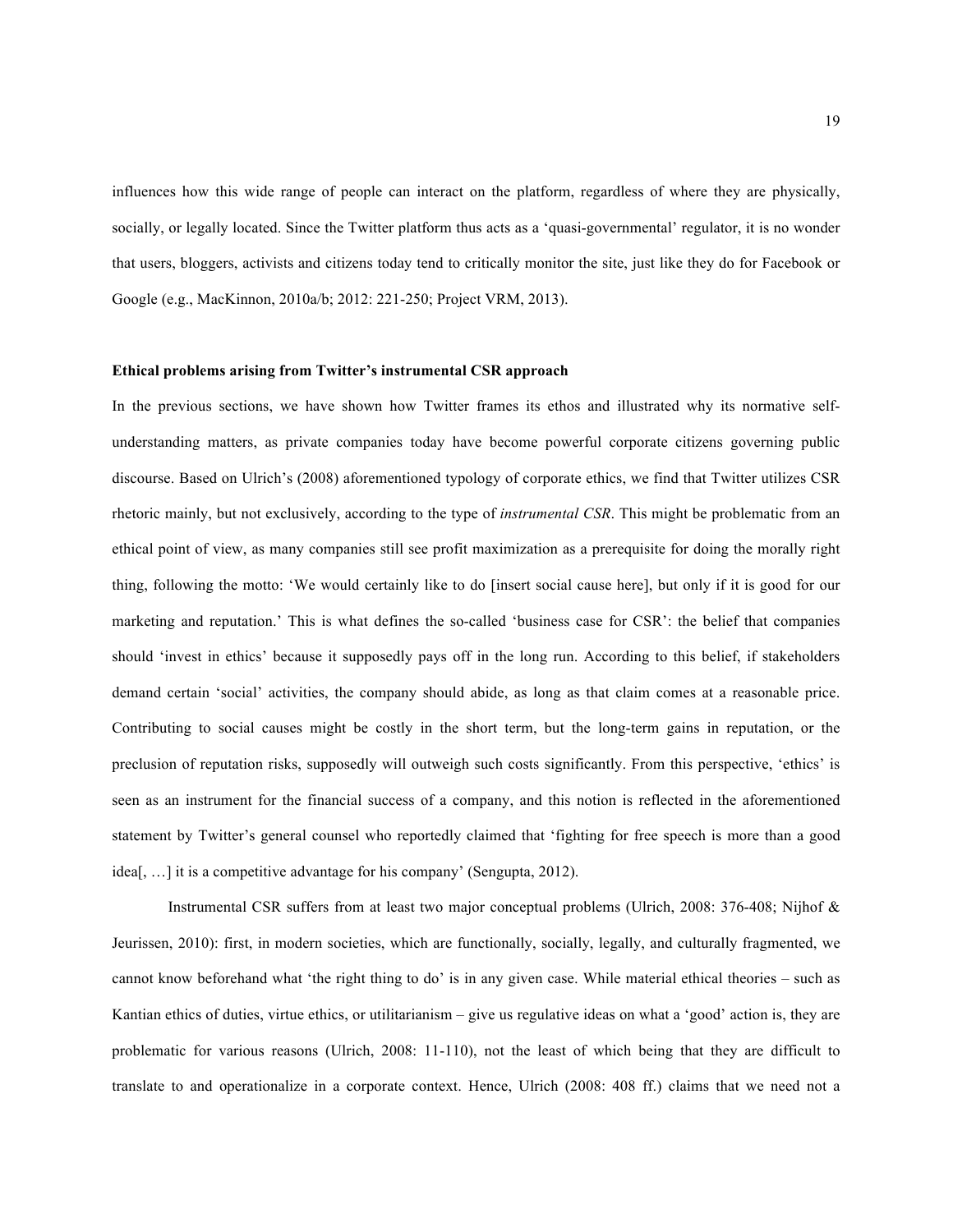material, but a procedural approach to corporate ethics. Building on Habermasian discourse ethics (Habermas, 1984; Scherer & Palazzo, 2007), Ulrich holds that a company in any given conflict needs to engage in open and unconditional discourse with all its stakeholders on a case-by-case basis, in order to find out what 'the right thing to do' would be, depending on the context. Hence, a 'good corporate citizen' is a company that unconditionally respects the dignity and fundamental rights of its stakeholders, trying to take into account their conflicting claims as long as these are reasonable and fair to all parties involved, including the company itself. Multi-stakeholder fora such as the Global Network Initiative (www.globalnetworkinitiative.org) – a nonprofit that provides private technology companies with rights-based frameworks to incorporate in their legal documentation – are an effective practical tool used to operationalize this theory.

Second, even if a company is willing to engage in open discourse with its stakeholders, the result of such deliberation might turn out not to be profitable for the company. Some business opportunities are simply ethically illegitimate because they violate stakeholders' basic rights, no matter how much profit a company could make. The Mafia is a good metaphorical example for this argument because it illustrates the point rather drastically: if profitability were the only ethically relevant criterion for corporate ethics, the Mafia could be considered morally legitimate – after all, it has both a moral code (ethos) and a rather successful 'business model' (Gond, Palazzo & Basu, 2009). Obviously, even if the Mafia supports all kinds of social causes, its business model could hardly be considered ethically sound. Accordingly, the litmus test for CSR claims is whether a company is actually willing to unconditionally discuss conflicts around its core business model, and whether it does in fact live up to its mission and principles, instead of just occasionally straying from 'business as usual' when instrumental CSR activities promise to deliver a business opportunity (Nijhof & Jeurissen, 2010). At its core, instrumental CSR theory does not take into account ethical claims at all. It merely uses quantitative terms, asking 'how much CSR' a company might need in order to boost its reputation, or to retain its 'license to operate' as granted by society. From a purely economic perspective, a company will merely weigh the financial benefit of CSR activities against their cost. This illustrates that economic rationality 'systematically lacks the moral vocabulary necessary to address [moral] problems not only in more adequate but also in more effective ways. The new vocabulary we need in order to find adequate and effective answers to these global problems […] is the one deriving from the language of rights'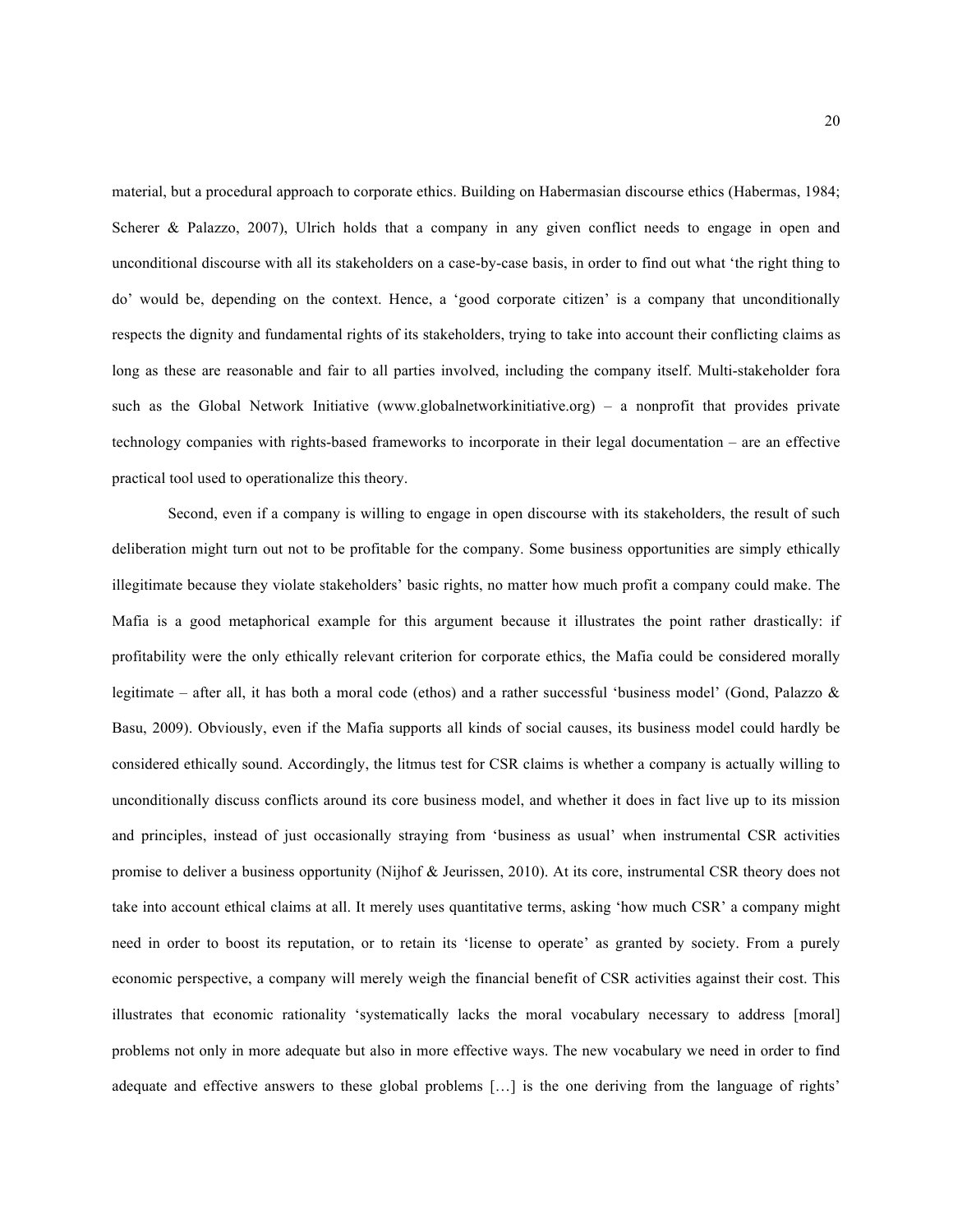(Wettstein, 2008: 249). Understood this way, CSR is not about making smart business decisions based on selfinterest. Instead, it is about respecting stakeholders' basic rights. This requires transparency as well as open and unconditional discourse with all stakeholders – especially in the case of online social networks, whose very business model is communication.

Introducing a rights-based framework to understand Twitter's deployment of CSR rhetoric as a moral activity implicates the site's political economy. As a Web 2.0 platform fundamentally based on the appropriation of user labour and user data, Twitter makes money from advertising models directed toward its more than 200 million users (Twitter 2013c). These models include the promotion of sponsored tweets, accounts and trending topics – raising their profiles in keyword searches, for example – where user clicks and actions are compiled into marketing profiles for additional targeting of these sponsored products. The integration of Twitter across the web through search engines as well as various other websites, moreover, pushes its regulatory role outward across diverse online spaces. Because Twitter's reach is so broad, the profit imperative that shapes its content and approach to users as consumers constrains its appeals to open and free communication (Gillespie, 2010). For example, in January 2011, the site announced it would introduce the ability to selectively delete certain tweets by country. On Twitter's blog, this move was framed as an attempt to address hate speech, but it could just as easily be used to regulate user communication in the private interest of its advertising partners, or, since the site's initial public offering in November 2013, its shareholders (Twitter, 2011a). The site's apparent movement toward favoring its commercial stakeholders while framing itself through the language of social benevolence complicates the moral component of CSR in terms of regulation in the public interest and user rights.

#### **Moral conflicts over privacy and intellectual property on Twitter**

Public interrogation about the ethos of a site like Twitter and its role as a corporate citizen raises the issue of user rights, such as in debates around users' privacy and intellectual property rights as they are circumscribed by Twitter's Terms of Service and Privacy Policy. These documents serve to rhetorically delimit user rights through their function as binding contracts; in this way, as Lessig (2006: 185-7) explains, private law of contract is used by what we would term 'corporate citizens' to displace government regulation on the internet according to the profit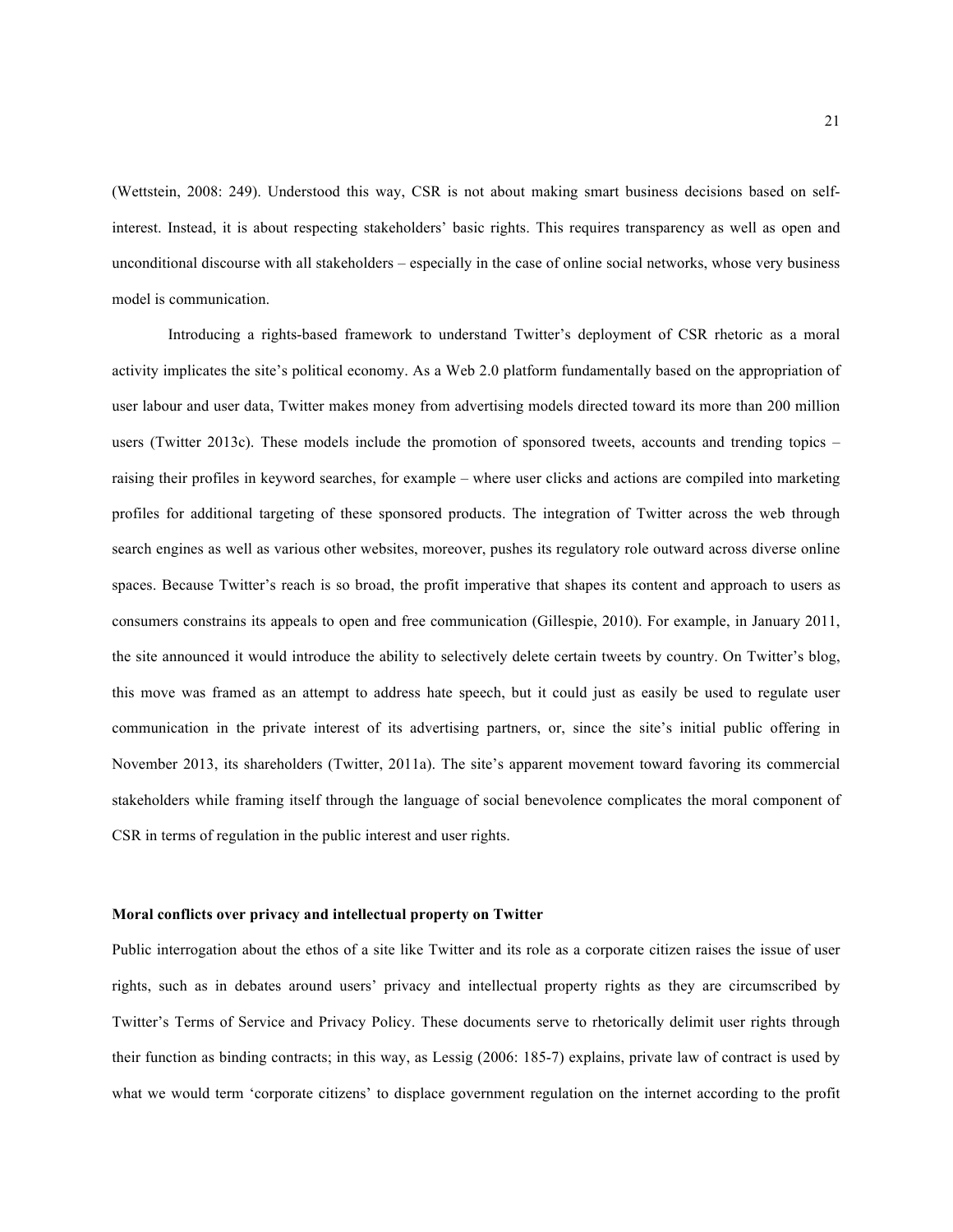motive. While users can contribute some degree of input regarding the fairness of these contracts through traditional channels like the court system, or through new technological channels like the development of alternative internet architectures, private enterprise still dominates the platforms of Web 2.0. In this way, while users seem to be afforded ever more expanding participatory opportunities, Terms of Service contracts constrain user control – particularly with regard to rights of privacy and intellectual property – over cultural production on sites such as Twitter.

As probably the most vexing issue in social web platform governance, the way that privacy rights are defined in sites' Privacy Policies has been subject to both civic and scholarly interrogation. With issues such as privacy, the boundaries between private regulation by corporate citizens and public regulation by nation-states become increasingly complex, particularly outside the U.S. where social media platforms like Facebook and Twitter are based. Canada offers one relevant example of how jurisdictions extra-national to the U.S. might deal with private regulatory issues. For instance, the Canadian Internet Policy and Public Interest Clinic filed a complaint with the Office of the Privacy Commissioner against Facebook in 2008, charging that the site violated Canadian privacy regulations as set out in Canadian privacy law under the *Personal Information Protection and Electronic Documents Act* (2001). This case highlighted some of the key concerns not only for non-U.S. regulators, but for international users of social network sites, and recent changes in Twitter's Privacy Policy reflect the impact of online privacy's rising public profile globally.

As a way to work around the discrepancies between various national privacy laws, Twitter's Privacy Policy tends to frame the user individually, addressing her or him as 'you' and stipulating that personal information is provided with individual user consent: 'We may share or disclose your information at your direction, such as when you authorize a third-party web client or application to access your Twitter account' (Twitter 2013d). In this way, much of the international and global implication of privacy regulation through platforms like Twitter is actively elided by the sites' tendency to focus on individualized user privacy as opposed to collective notions of privacy rights. Moreover, stipulations about user controls ('Our default is almost always to make the information you provide public but we generally give you settings to make the information more private if you want') position the site as affording user agency while it still sets its defaults at the most public levels (Twitter, 2013d). Yet the site's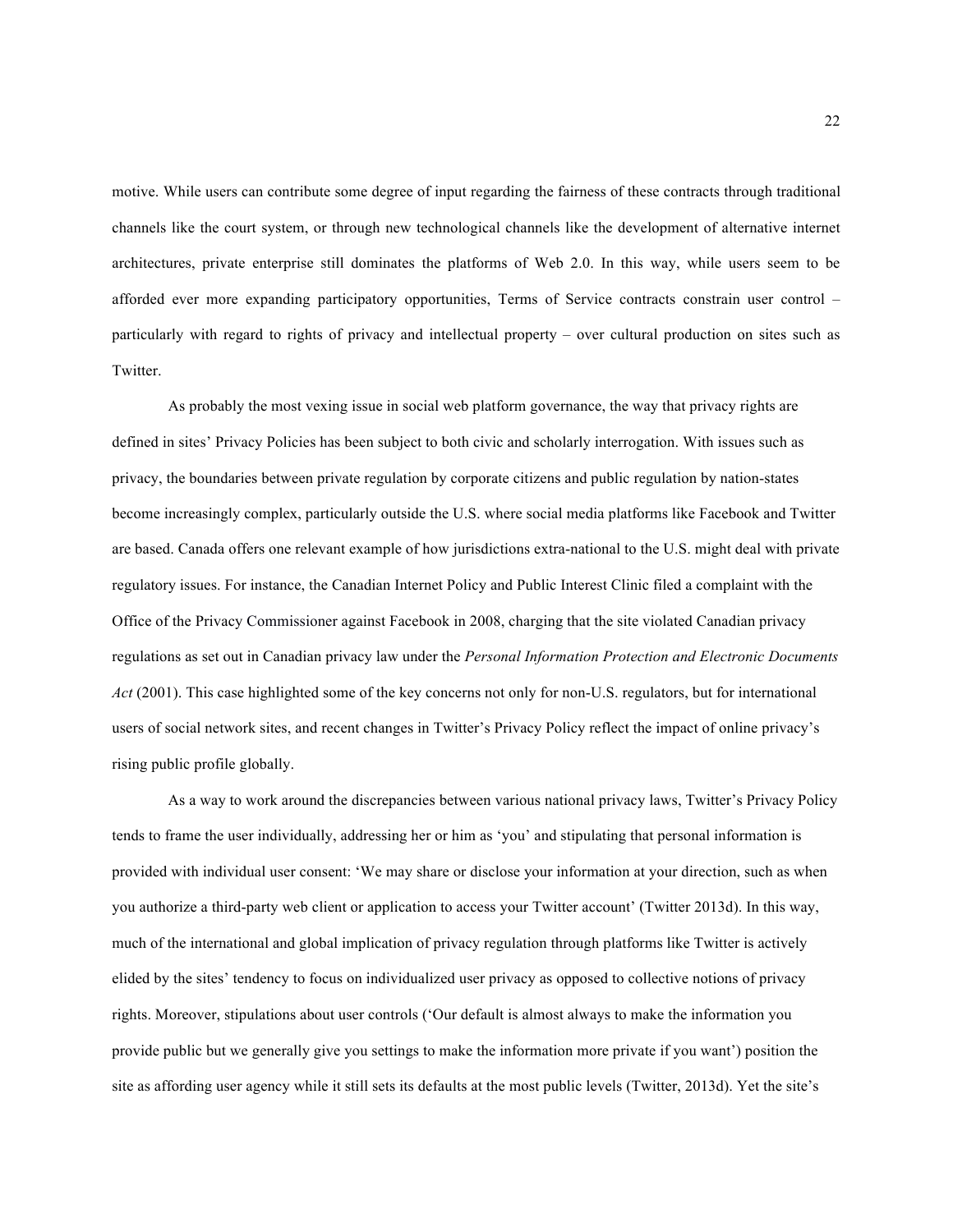Privacy Policy still retains an emphasis on making information public, couched in vague wording that might enable Twitter to use personal and personally identifiable information for commercial purposes, such as now-ubiquitous behavioral marketing (Stallworth, 2010; Turow, 2012). Marketing practices like this, based on the commodification of personal information, contribute to the way user rights are compromised within commercial online spaces that support networked publics.

If Twitter's Privacy Policy applies contract law to personal information, then its Terms of Service expand those contractual obligations to everything else users contribute to the site. Boyle (1997) places the intellectual property rights laid out in Terms of Service contracts at the heart of internet law today:

In terms of ideology and rhetorical structure, no less than practical economic effect, intellectual property is the legal form of the information age. It is the *locus* of the most important decisions in information policy. It profoundly affects the distribution of political and economic power in the digital environment. It impacts issues ranging from education to free speech. The 'value' protected (and in a sense created) by intellectual property in the world economy is in the hundreds of billions of dollars and growing all the time. (Boyle, 1997: 90, emphasis in original.)

Despite the consequences of online property regimes, federal regulation that deals with intellectual property online – such as the Digital Millennium Copyright Act in the U.S. – tends to focus narrowly on defining, and in fact criminalizing, activities that constitute 'piracy' (Lessig, 2008). Along these lines, Twitter's Terms include stipulations that protect copyright industries from what are framed as malicious illegal uses by people on the site: 'Twitter respects the intellectual property rights of others and expects users of the Services to do the same. We will respond to notices of alleged copyright infringement that comply with applicable law and are properly provided to us' (Twitter, 2012). And under the section titled 'Twitter Rights,' the Terms even more explicitly lay out the site's own copyright claims: 'All right, title, and interest in and to the Services (excluding Content provided by users) are and will remain the exclusive property of Twitter and its licensors. The Services are protected by copyright, trademark, and other laws of both the United States and foreign countries' (Twitter, 2012).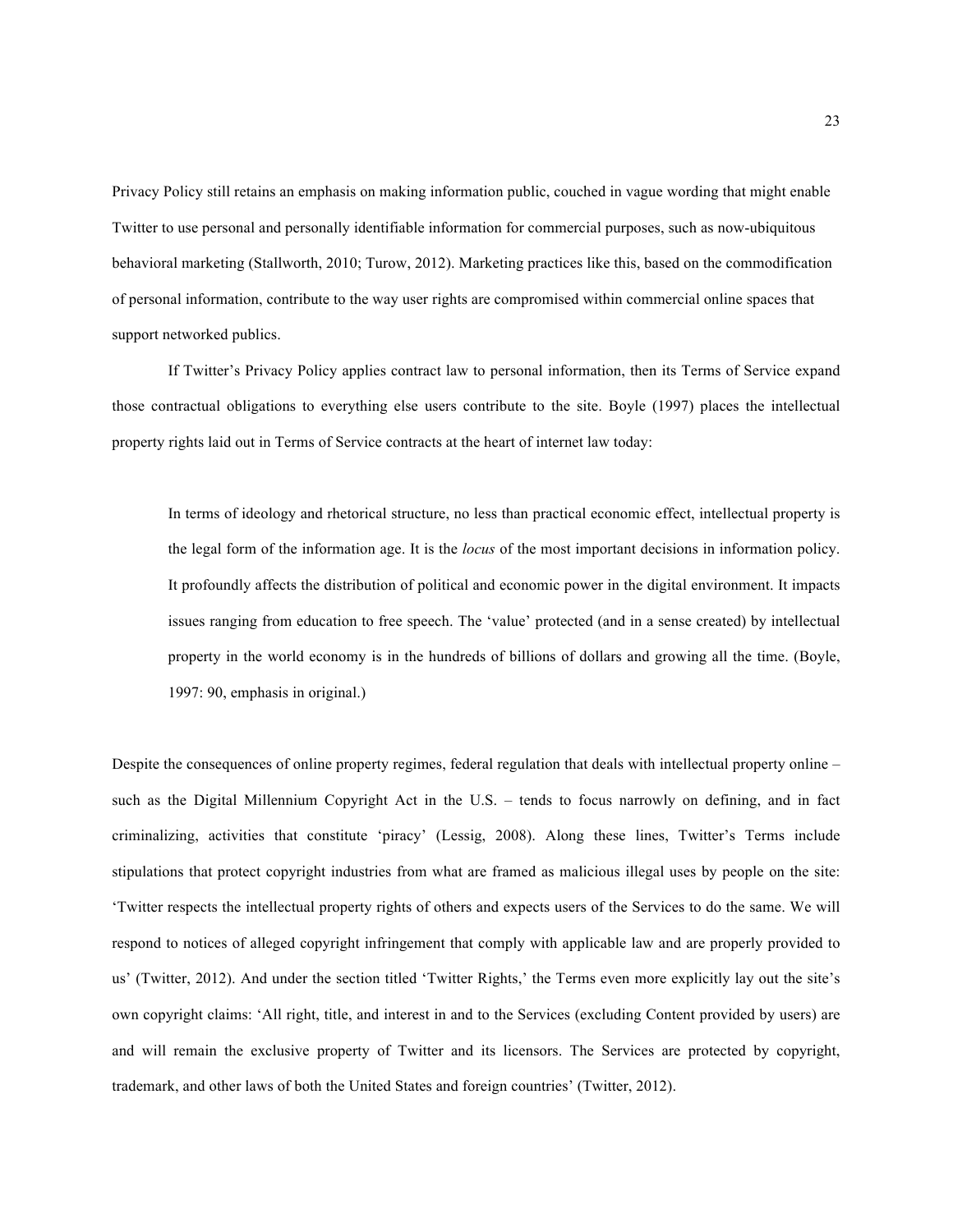These kinds of strict copyright stipulations for users in Terms of Service contracts are typically expressed alongside the sites' appropriation of user content through unrestricted licensing schemes. Consider Twitter's statement on licensing user content:

By submitting, posting or displaying Content on or through the Services, you grant us a worldwide, nonexclusive, royalty-free license (with the right to sublicense) to use, copy, reproduce, process, adapt, modify, publish, transmit, display and distribute such Content in any and all media or distribution methods (now known or later developed). (Twitter, 2012.)

As stated in the introduction, Twitter is required by law to obtain this license, and the vague wording of this broad provision for various uses of content posted by Twitter users is not unusual for the Terms of most social network sites. Moreover, the Terms extend these provisions to 'the right for Twitter to make such Content available to other companies, organizations or individuals' and that the site 'may modify or adapt your Content in order to transmit, display or distribute it over computer networks and in various media and/or make changes to your Content' (Twitter, 2012). Contrasting the copyright restrictions on what users may do with professionally produced content, these licensing provisions are significant in a context where emblematic Web 2.0 users are also producers. So while user contributions of original and remixed content may be repurposed in ways that presumably increase the site's profitability (Humphreys, 2005: 303), users are criminalized for similar activity. Thus even as Twitter does not claim ownership and merely follows national law in this case, its licensing and archiving strategy represents a marked imbalance in the intellectual property rights available to users of the site and stands in stark contrast to its otherwise 'civic' rhetoric.

As users build up more and more robust social networks through Twitter, the more popular the site becomes, and the more advertising revenue is generated for the site. As of mid-2011, '[t]he microblogging service has no problem luring deep-pocketed investors. In July 2011 the company was in the process of raising \$400 million in a deal that values the company at \$8 billion. … [T]he company makes about \$200 million a year from online advertising and is close to profitability' (New York Times, 2011). By March 2013, the site already had more than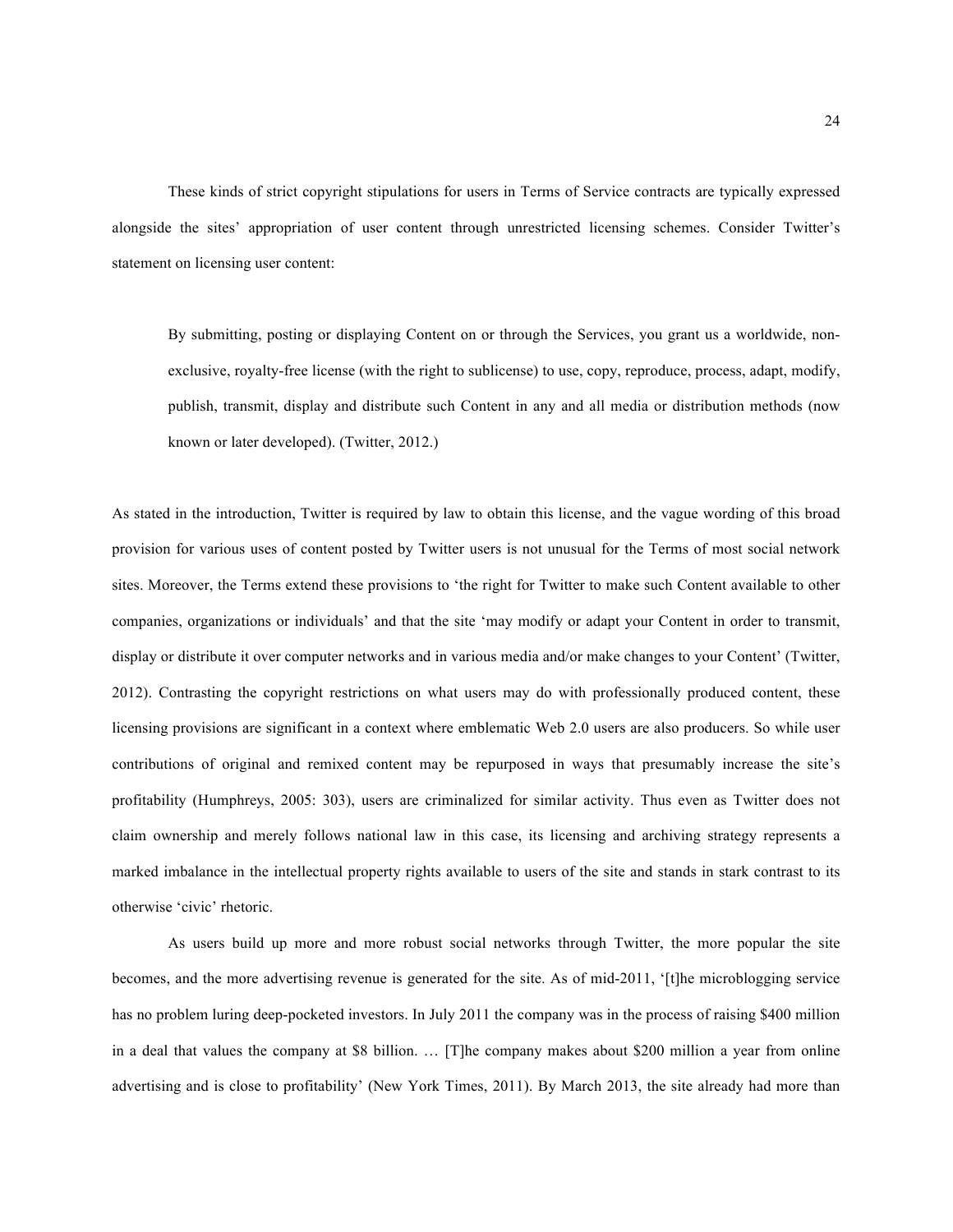200 million active uses (Twitter, 2013d) and went public in November 2013 to intense anticipation (Sengupta, 2013). Contrast this against the fact that 'as of mid-2009, the site operate[d] at a loss: "While our business model is in a research phase, we spend more money than we make"' (quoted in Shepherd, 2009: 151). In the last few years, significant growth of the site's user base and public profile has meant that it benefits from network effects of free user content – 'free' both in the sense of free labour (Terranova, 2000) and in the sense of free license to users' intellectual property and private information. As such, and to adapt Lessig's (2006) four ways of regulating information technologies through law, markets, code and norms, contracts on sites like Twitter thus work to enshrine its stakeholders' communication norms and rights within legal jargon that legitimizes the site's increasingly marketbased imperatives. In statements such as 'Our Services are primarily designed to help you share information with the world' (Twitter, 2012), the Terms work to consolidate the site's value to users in line with the way Twitter presents itself throughout its promotional discourse, through the benevolent posturing of CSR.

It seems to us revealing, then, that Twitter does not seem to explicitly talk about its users' rights. Twitter instead tends to overemphasize the rights of copyright holders, for example in its Terms of Service, as discussed above. Moreover, Twitter does not openly state that it is a commercial enterprise; instead, it focuses its marketing messages on 'sharing information for free' and, as seen during recent political conflicts all over the globe, 'exercising citizenship rights.' The site thus seems to try to instill the image of a benevolent intermediary that does not follow its own agenda, but rather provides a neutral service. Yet, Twitter's valuation upon going public – \$31.7 billion USD (Gelles, 2013) – evidences the serious commercial interests involved in its growth as a global communication platform.

Given these commercial implications, one could assume that CSR is used – not only, but also – to obscure the predominance of private contract law online, which presents political and ethical consequences for the internet as an architecture that supports networked publics (boyd, 2008). Due to the lack of an overarching, global policy framework that outlines the conditions of free speech online, intellectual property distribution in democratic countries is less about government censorship, and more about private censorship (Boyle, 1997: 89; MacKinnon, 2012). Especially when free speech implicates users' rights to copy and distribute proprietary content, the circumscription of these rights by Terms of Service contracts tends to supplant the fair use rights as provisioned in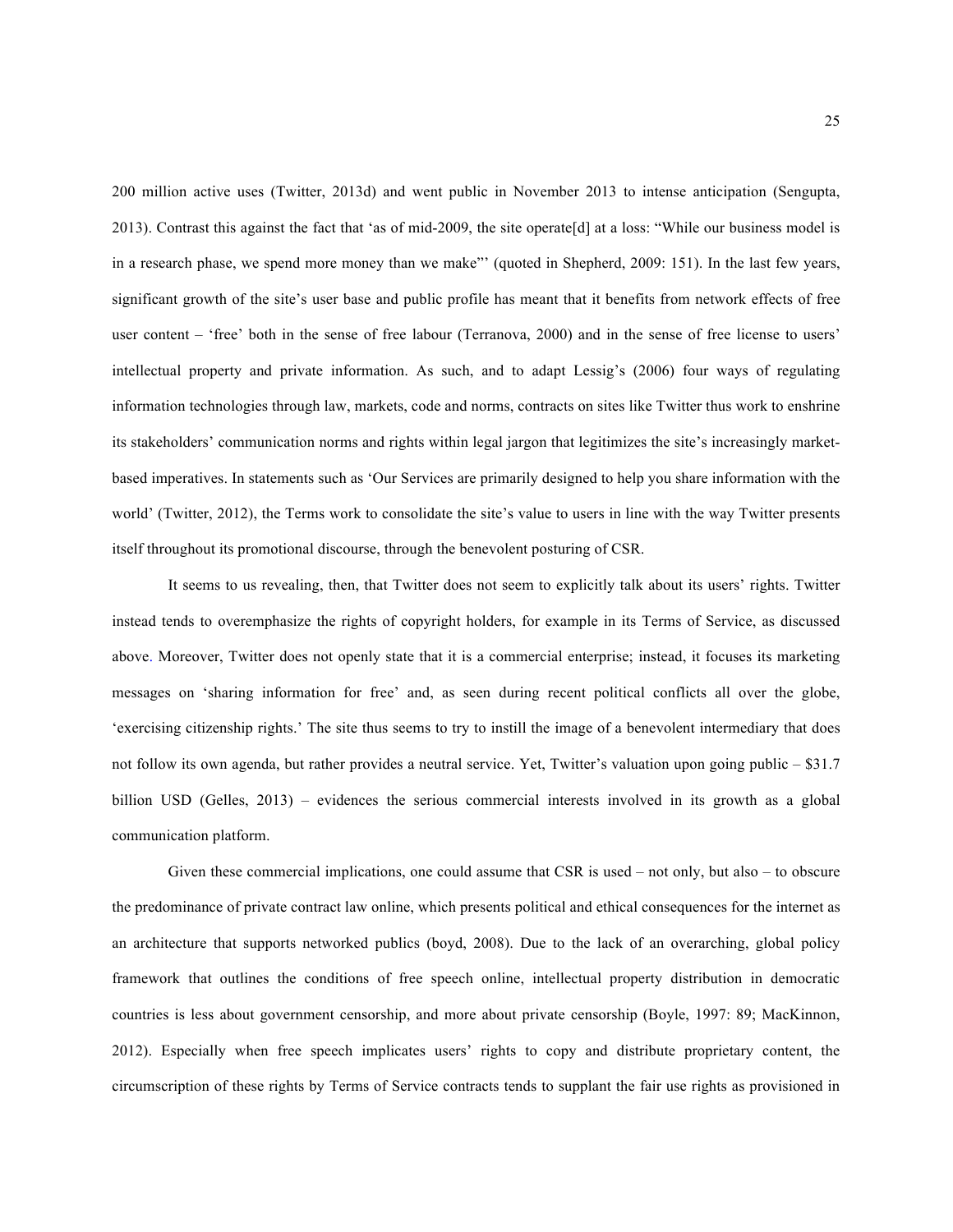U.S. copyright law. Part of this has to do with the blurry jurisdiction for intellectual property rights online, especially when users from other countries contribute content to U.S.-based websites like Twitter. Such jurisdictional confusion is compounded by the aggressive stance toward litigation taken by the majority of the U.S. based copyright industry, which 'recognizes that risk-averse users will probably back down before taking on a wellfinanced lawsuit from a corporate entity' (Murray & Trosow, 2007: 76). The threat of legal action, based on Terms of Service contracts, encourages self-censorship among users, creating a chilling effect on free speech and the creative re-appropriation of culture industry products. This move can be seen as part of the broader discursive trend to position users as consumers as opposed to citizens (e.g. Livingstone, Lunt & Miller, 2007), which obscures and in fact prevents any consideration of their rights online, particularly the rights to privacy and intellectual property.

In light of the appropriation and/or criminalization of users' online cultural production, new contractual and ethical frameworks for protecting user creativity are essential, since its ramifications extend beyond Web 2.0 and the internet itself; as Lessig (2008) asserts, read-write activity – adding to cultural works by creating and re-creating around them – is fundamental to democracy in that it employs access to ideas toward literacy, and literacy toward civic engagement. The copyright claims outlined in Terms of Service reflect narrow, proprietary attitudes around professionalized content that miss this larger picture of its public function. The web was in fact built for this public function, as a writable medium composed of layers of code. And this is where Lessig argues that Terms of Service contracts will soon lead federal regulation in order to fundamentally circumscribe user activity by controlling the architecture of online spaces: 'if code is law, control of code is power' (Lessig, 2006: 79). User participation, and the legislation that seeks to delineate it, are both contingent on the internet's architecture. But they are also contingent on the offline architecture of political, economic and institutional configurations. So long as instrumental CSR offers a rose-tinted, corporate interest-driven version of these configurations, commercial web platforms as corporate citizens will remain exempt from serious accountability for their shaping of user rights.

#### **Conclusion: Moral conflicts and private regulation on Twitter**

This article is meant as a provocation for critically thinking about the inherent normative tensions between Web 2.0 sites as platforms for civic engagement and as commercial entities – a tension that usually does not get addressed by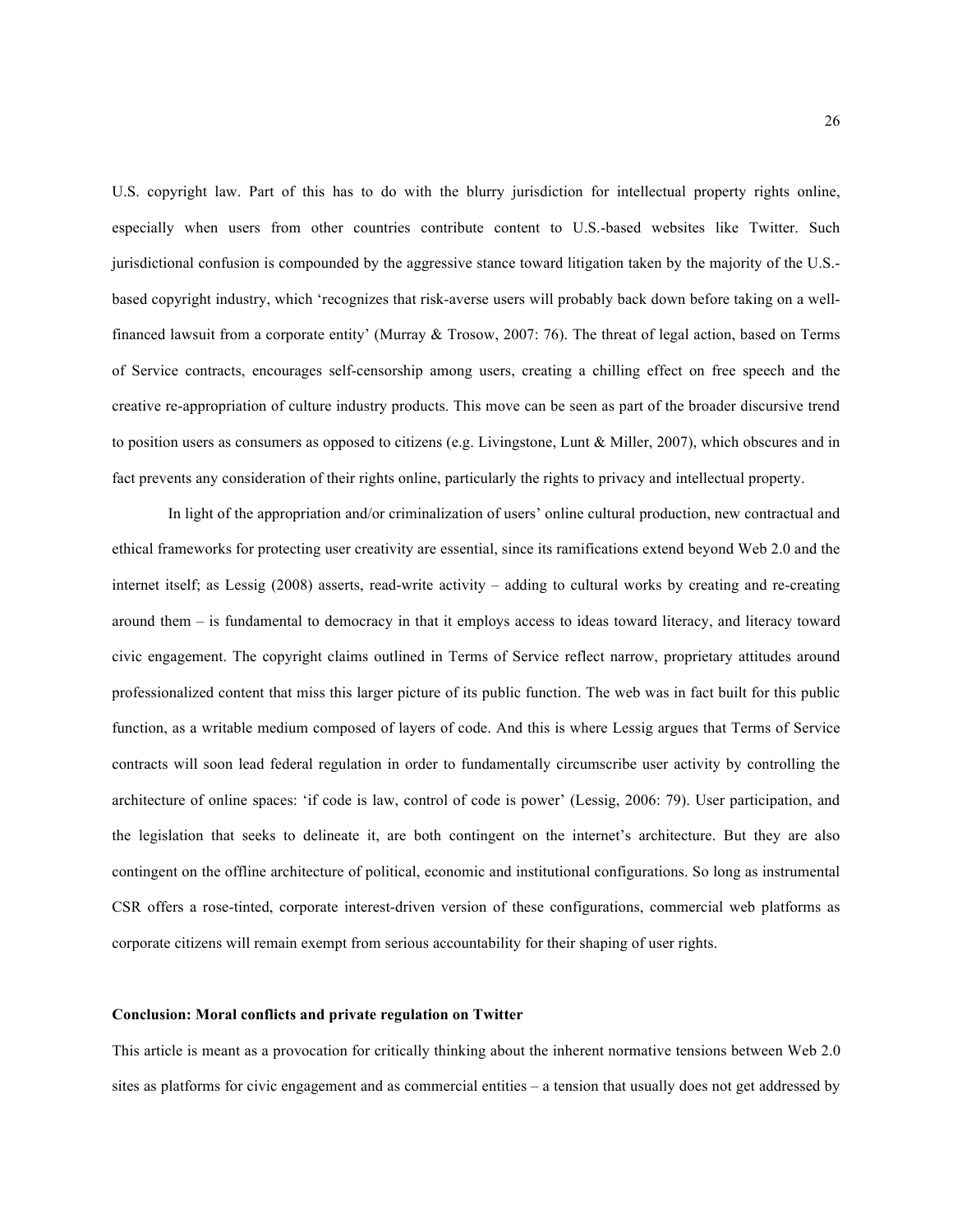either mainstream media or Web 2.0 sites themselves. However, this tension has become increasingly clear recently, as The New York Times (Sengupta, 2013) reported that Alex Macgillivray, Twitter's chief lawyer known for championing free speech rights, stepped down just as the company prepared to go public in 2013. This move is significant, because, as we have shown in this paper, Twitter's portrayal of itself as a benevolent democratic platform that enables civic engagement worldwide is met with its simultaneous function as a corporate citizen that regulates its stakeholders' rights in a top-down fashion, often favoring commercial stakeholders over noncommercial ones. We therefore argue that Twitter mainly utilizes an instrumental CSR approach in order to turn its relatively clean and democratic public image into opportunities for growing its business, even though in fairness it has to be said that the company does indeed sometimes show signs of following an integrative CSR approach, especially when it comes to protecting its stakeholders from excessive state surveillance.

Regardless of Twitter's intentions and motives, it is important to highlight the ways that actual, on-theground uses of a platform like Twitter are often difficult to predict or control. For example, in the aftermath of 'Arab Spring' protests in Iran and Syria, government security forces reportedly used Twitter to identify and prosecute protesters, and participants in the London riots of August 2011 used Twitter to help orchestrate widespread looting and violence, activities that did not quite lend themselves to the site's celebratory promotional rhetoric (Christensen, 2011). In this way, regulatory forces in Web 2.0 as a space of networked publics are mitigated by bottom-up communication practices that are not necessarily intrinsically positive.

In the context of everyday communication on social media platforms that are often vexingly immune to instrumental CSR logic and thus Web 2.0 regulation, what might be alternative modes for engaging user autonomy and bolstering user rights in order to provide a genuinely democratic forum? One avenue suggested across the academic literature is government legislation, such as around proposals for policymaking in the public interest on issues of intellectual property (Boyle, 1997), privacy (Office of the Privacy Commissioner of Canada, 2011), and communication rights online (Raboy & Shtern, 2010). Because global political regulation will be difficult to achieve in the foreseeable future, self-regulatory standards of behaviour could be set up or strengthened in the industry, as illustrated by efforts such as the Global Network Initiative. An established and effective tool for such processes could be multi-stakeholder dialogues that help stakeholders have their say on the issues that matter to them, while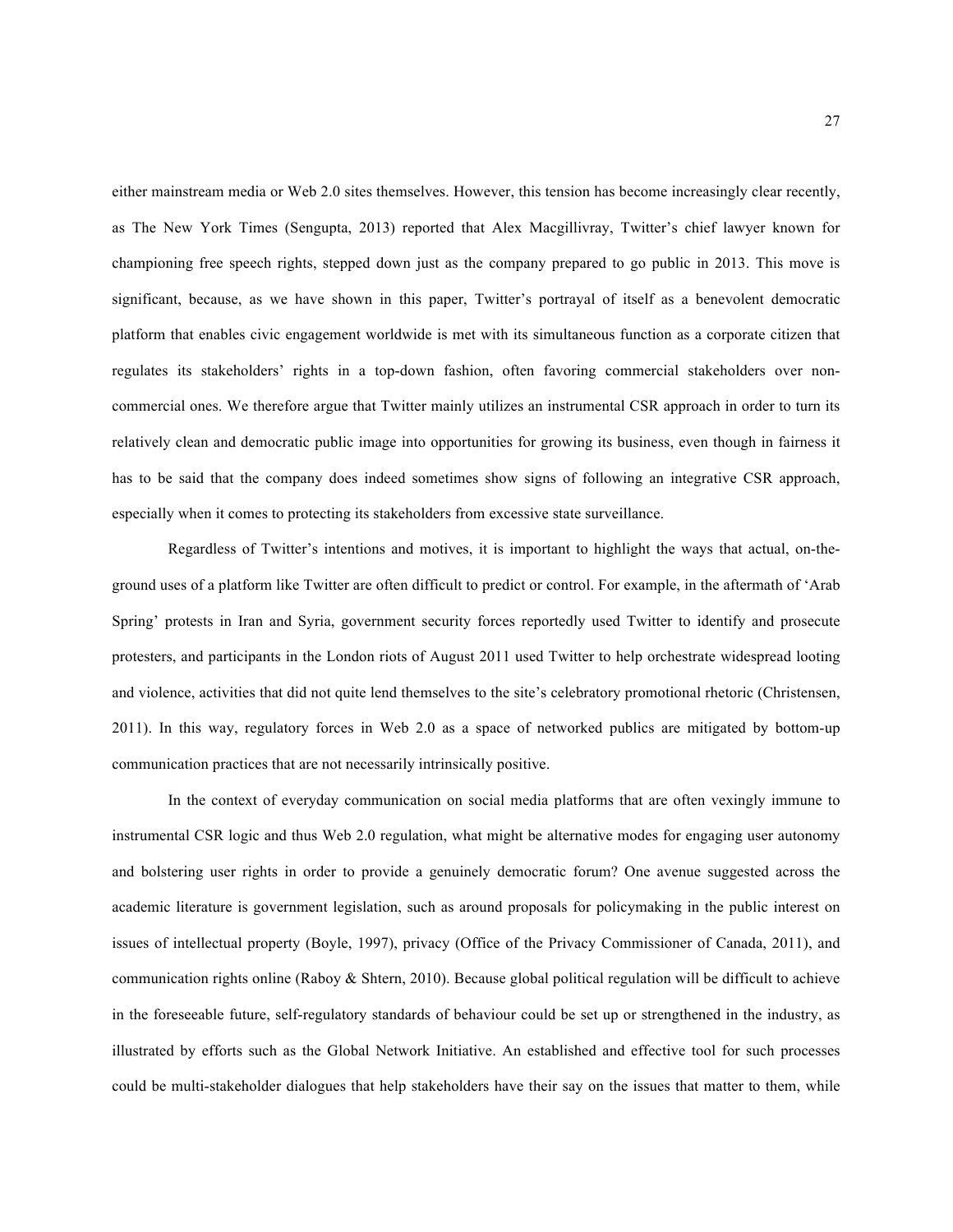giving companies a chance to critically assess and legitimize their business models; the critical aspect in these processes is transparency (York, 2010: 29). Participatory design is another area that might offer a number of strategies for opening up the governance of social media platforms, fortifying their claims about communicative democracy through democratic approaches to involving users in building system architectures (Rheingold, 2008; Eubanks, 2011). Moreover, another potential means of instilling public understanding of rights online might be through digital literacy policies and classes that not only use social media as teaching tools (Vie, 2008), but that also go beyond skills learning to include education about contractual and legislative delineations of user agency (Livingstone & Brake, 2010). There already is empirical evidence that 'school education has a positive impact on privacy care' (Vanderhoven, Schellens & Valcke, 2013), for instance, and frameworks such as digital policy literacy (Shade, 2012) offer the potential to contribute to young people's understanding of 'how the effective use of digital media involves learning and negotiating the policy processes, political economic parameters, and infrastructural affordances that shape technologies' (Shade & Shepherd, 2013).

From an ethical perspective, the democratic appeals contained in the concept of integrative CSR hold promise for improving the transparency of Web 2.0 sites' circumscription of user rights, along with supporting effective stakeholder dialogue, as the integrative approach and its constant insistence on open stakeholder discourse would likely lead to a better balance between Twitter's civic and commercial uses. But while we would certainly like to be (at least cautiously) optimistic when it comes to the democratic potential of Web 2.0 sites, we should not ignore the fact that these are businesses that adhere to the logic of economic self-interest – not exclusively, but to a large and perhaps increasing degree – as illustrated by the case of Twitter. Thus, going forward, we will most likely observe a growing tension between Twitter's self-proclaimed 'democratic' mission and the allegedly ambitious financial opportunities of the site, especially since it has gone public (New York Times, 2011; Sengupta, 2013). Because investors have a habit of expecting financial results to improve year over year, it remains to be seen whether Twitter will be able to maintain both its 'civic' rhetoric and its 'democratic' mission, even during times when stockholders insist on growing profit margins and avoiding potentially costly lawsuits over issues such as intellectual property infringement. While Twitter at present may be the most important player in the microblogging market, the value of the service and its brand is highly dependent on user trust and the site's credibility. Going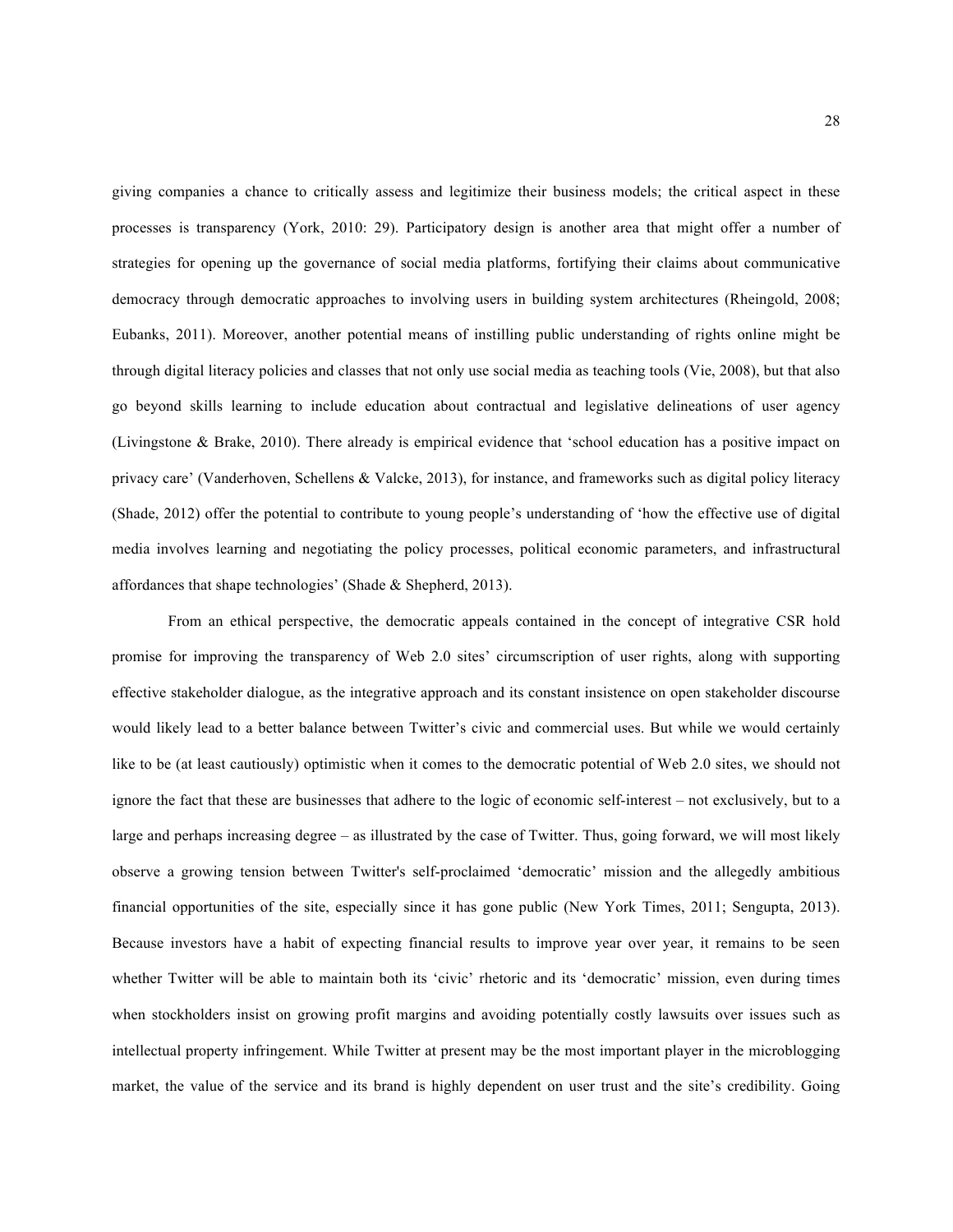public, abandoning its mission, and becoming just a 'normal' stockholder-driven company might hurt Twitter's brand and integrity in a way that could prevent users from further cooperating via the Twitter platform. Yet we hope that cooperation might serve as a much more promising and more ethically legitimate business model than the proprietary practices of the past (Benkler, 2011).

#### **Acknowledgements**

This work was supported by the Social Science and Humanities Research Council of Canada (Award no. 752-2010- 2356) and the Swiss National Science Foundation (Fellowship PBSGP1\_141961). The authors would like to thank the anonymous reviewers and [several colleagues whose names should be added later on] for their valuable feedback which has greatly improved the overall quality of the paper.

#### **References**

Arceneaux N and Schmitz Weiss A (2010) Sounds stupid until you try it: Press coverage of Twitter, 2006-9. *New Media & Society* 12(8): 1262–1279.

Arnold DG, Beauchamp TL and Bowie NE (2013) *Ethical Theory and Business*. 9<sup>th</sup> edition. Boston, MA: Pearson.

Bailly J (2012) *The Impact of Social Media on Social Movements: A Case Study of the 2009 Green Movement and the 2011 Egyptian Revolution* (Doctoral dissertation). Washington State University.

Baym NK (2011) Introducing Facebook Nation. *Social Media Collective Research Blog*, September 27. Available at: http://socialmediacollective.org/2011/09/27/introducing-facebook-nation/ (accessed 31 August 2013)

Baym NK and boyd dm (2012) Socially mediated publicness: an introduction. *Journal of Broadcasting & Electronic Media* 56(3): 320-329.

Benkler Y (2006) *The Wealth of Networks*. New Haven and London: Yale UP.

Benkler Y (2011) *The Penguin and the Leviathan: How Cooperation Triumphs over Self-Interest*. New York: Crown Business.

Berners-Lee T (2010) Long live the Web: A call for continued open standards and neutrality. *Scientific American*, 22 October. Available at: http://www.scientificamerican.com/article.cfm?id=long-live-the-web (accessed 8 September 2011)

BMI Matters (2012) Understanding Twitter [sic] business model. *BMI Matters*, 18 February. Available at: http://bmimatters.com/2012/02/18/understanding-twitter-business-model-design/ (accessed 31 August 2013)

boyd d (2008) Why youth (heart) social network sites: The role of networked publics in teenage social life. In: Buckingham D (ed) *Youth, Identity, and Digital Media*, The John D. and Catherine T. MacArthur Foundation Series on Digital Media and Learning. Cambridge MA: MIT Press, 119–142.

boyd d and Crawford K (2012) Critical questions for big data: Provocations for a cultural, technological, and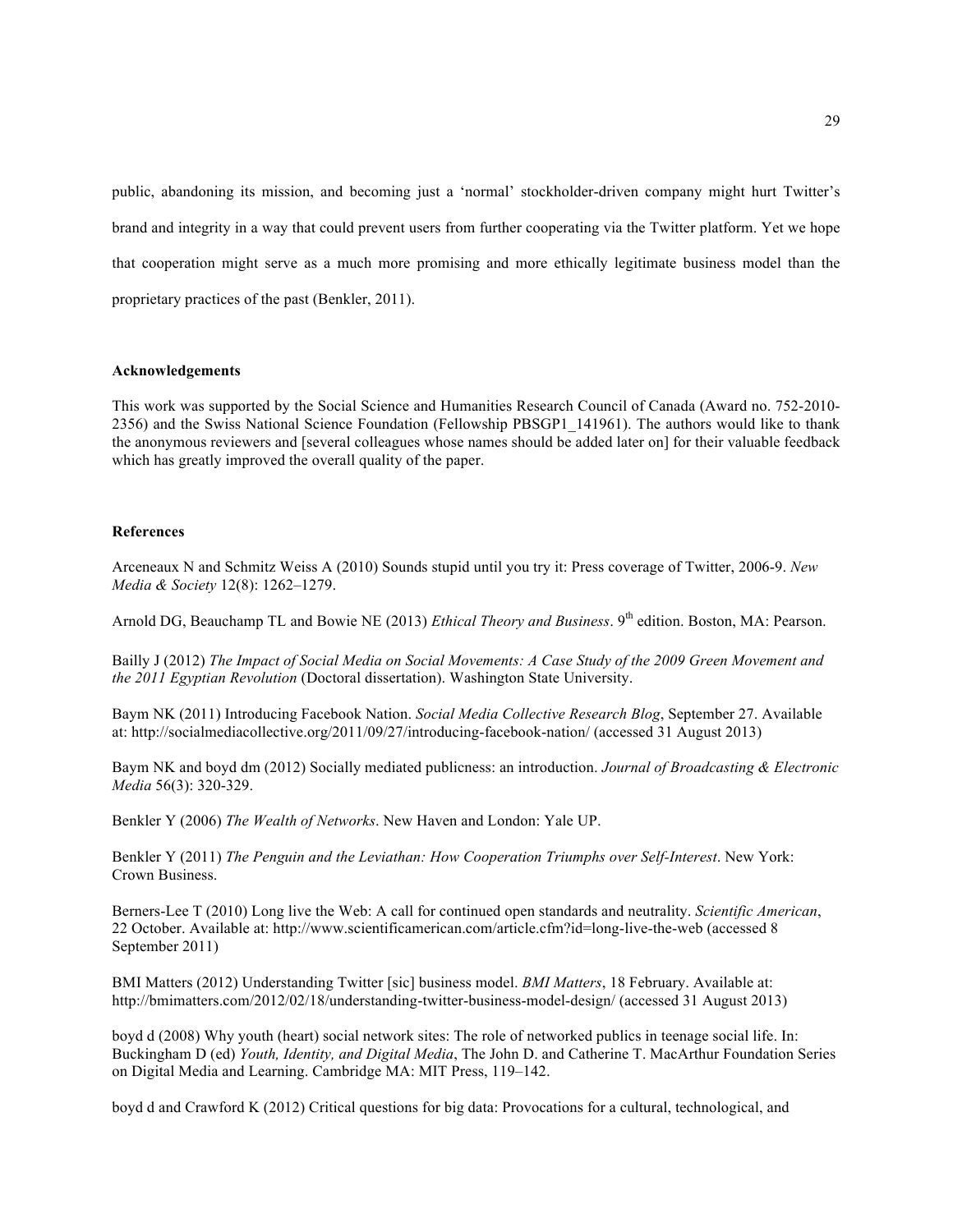scholarly phenomenon. *Information, Communication & Society* 15(5): 662–679.

Boyle J (1997) A politics of intellectual property: Environmentalism for the Net? *Duke Law Journal* 47(1): 87–116.

Busch T (2011) Capabilities in, capabilities out: Overcoming digital divides by promoting corporate citizenship and fair ICT. *Ethics and Information Technology* 13(4): 339–353.

Carroll AB (1999) Ethics in management, in Frederick RE, ed., *A Companion to Business Ethics*. Malden, MA: Blackwell.

Christensen C (2011) Twitter revolutions? Addressing social media and dissent. *The Communication Review* 14(3): 155–157.

Clark J (2011) Facebook, Google: Welcome to the new feudalism. *ZD Net UK*, 10 September. Available at: http://www.zdnet.co.uk/news/cloud/2011/09/10/facebook-google-welcome-to-the-new-feudalism-40093418/ (accessed 20 January 2012)

Crane A, Matten D and Moon J (2008) *Corporations and citizenship*. Cambridge: Cambridge University Press.

De George RT (2003) *The Ethics of Information Technology and Business*. Malden MA: Blackwell.

De George RT (2009) *Business Ethics*, 7<sup>th</sup> ed. Upper Saddle River NJ: Prentice Hall.

Donaldson T and Preston LE (1995) The Stakeholder Theory of the Corporation: Concepts, Evidence, and Implications. *Academy of Management Review* 20(1): 65-91.

Dorsay J (2012) Jack Dorsay on Twitter's business model (interview). *Techonomy.com*, 29 August. Available at http://techonomy.com/2012/08/video-jack-dorsey-on-twitters-business-model/ (accessed 31 August 2013)

Electronic Frontier Foundation (2013) Who has your back? Which companies help protect your data from the government? Available at: https://www.eff.org/who-has-your-back-2013 (accessed 31 August 2013)

Eubanks V (2011) *Digital Dead End: Fighting for Social Justice in the Information Age*. Cambridge MA: MIT Press.

Fairclough N and Wodak R (1997) Critical discourse analysis. In: Van Dijk T A (ed) *Discourse as Social Interaction*. London: Sage, 258–284.

Firestone D (2013) Twitter's surveillance resistance. *The New York Times Taking Note Blog*, 10 June. Available at: http://takingnote.blogs.nytimes.com/2013/06/10/twitters-surveillance-resistance/ (accessed 31 August 2013)

Freeman RE (1984) *Strategic Management: A Stakeholder Approach*. Boston, MA: Pitman.

Freeman RE (1994) The Politics of Stakeholder Theory: Some Future Directions. *Business Ethics Quarterly* 4(4): 401–21.

Freeman RE (2004) The Stakeholder Approach Revisited. *Zeitschrift für Wirtschafts- und Unternehmensethik* 5(3): 228–41.

Garriga E and Melé D (2004) Corporate Social Responsibility theories: Mapping the territory. *Journal of Business Ethics* 53: 51–71.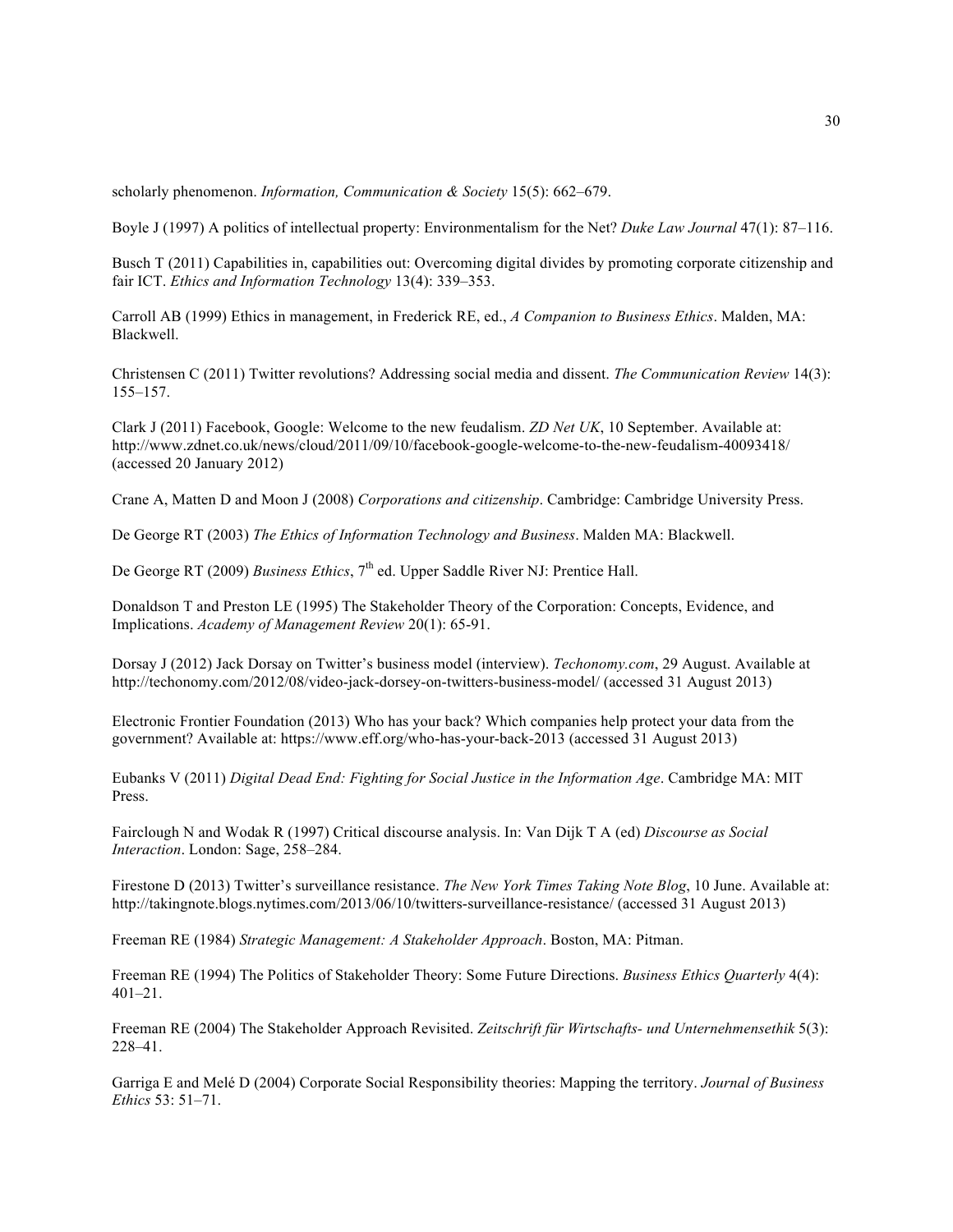Geist M (2007) The policy response to the User-Generated Content boom. In: NSF/OECD Workshop: Social & Economic Factors Shaping the Future of the Internet, Washington, DC, 31 January. Available at: http://www.michaelgeist.ca/content/view/1599/159/ (accessed 5 March 2010)

Gelles D (2013) So far, so good for Twitter. *New York Times, Dealbook*, 7 November. Available at: http://dealbook.nytimes.com/2013/11/07/twitter-shares-surge-in-a-smooth-start-to-trading/? r=0 (accessed 8 November 2013)

George C and Scerri J (2007) Web 2.0 and user-generated content: legal challenges in the new frontier. *Journal of Information, Law & Technology* 2. Available at: http://www2.warwick.ac.uk/fac/soc/law/elj/jilt/2007\_2/george\_scerri/ (accessed 31 August 2013)

Gillespie T (2010) The politics of 'platforms.' *New Media & Society* 12(3): 347–364.

Greengard S (2012) Advertising gets personal. *Communications of the ACM* 55(8): 18–20.

Grossman L (2009) Iran's protests: Why Twitter is the medium of the movement. *Time.com*, 17 June. Available at: http://www.time.com/time/world/article/0,8599,1905125,00.html (accessed 31 August 2013)

Gond JP, Palazzo G and Basu K (2009) Reconsidering instrumental Corporate Social Responsibility through the Mafia metaphor. *Business Ethics Quarterly* 19(1): 57–85.

Habermas J (1984) *Theory of Communicative Action*. 2 vols, transl. Th. McCarthy. Boston, MA: Beacon Press.

Harvey D (2005) *A Brief History of Neoliberalism*. Oxford: Oxford UP.

Hindman M (2008) *The Myth of Digital Democracy*. Princeton NJ: Princeton UP.

Hodson S (2008) Does Apple really want to be an internet censor? *Mashable*, 27 August. Available at: http://mashable.com/2008/08/27/apple-censorship/ (accessed 8 September 2011)

hope140.org (2011) home. Available at: http://hope140.org/ (accessed 10 November 2011)

Humphreys S (2005) Productive users, intellectual property and governance: The challenges of computer games. *Media and Arts Law Review* 10(4): 299–310.

Jurgenson N (2012) Twitter revolution. In: Ritzer G (ed) *The Wiley-Blackwell Encyclopedia of Globalization*. Hoboken NJ: Wiley-Blackwell.

Kobrin SJ (2009) Private political authority and public responsibility: Transnational politics, transnational firms and human rights. *Business Ethics Quarterly* 19: 349–374.

Lastowka G (2010) *Virtual Justice: The New Laws of Online Worlds*. New Haven and London: Yale UP.

Lessig L (2006) *Code, Version 2.0*. New York: Basic Books.

Lessig L (2008) *Remix: Making Art and Commerce Thrive in the Hybrid Economy*. New York: Penguin.

Livingstone S and Brake DR (2010) On the rapid rise of social networking sites: New findings and policy implications. *Children & Society* 24(1): 75–83.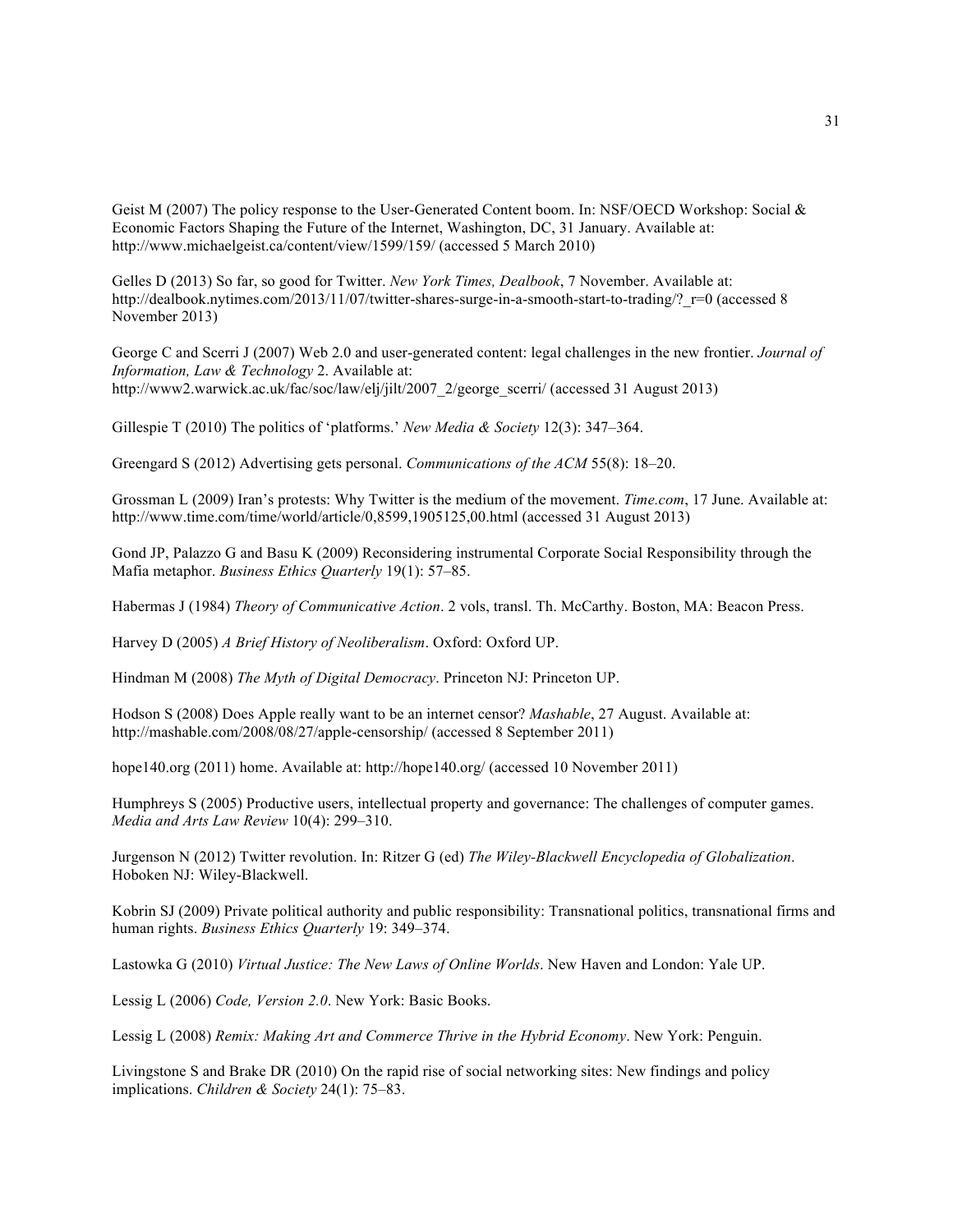Livingstone S, Lunt P and Miller L (2007) Citizens, consumers and the citizen-consumer: Articulating the citizen interest in media and communications regulation. *Discourse & Communication* 1(1): 63–89.

MacKinnon R (2010a) In search of 'Internet freedom.' *RConversation*, 20 May. Available at: http://rconversation.blogs.com/rconversation/2010/05/in-search-of-internet-freedom.html (accessed 8 September 2011)

MacKinnon R (2010b) More problems in Facebookistan. *RConversation*, 29 May. Available at: http://rconversation.blogs.com/rconversation/2010/05/more-problems-in-facebookistan.html (accessed 8 September 2011)

MacKinnon R (2012) *Consent of the Networked: The Worldwide Struggle for Internet Freedom*. New York: Basic Books.

Marshall TH (1964) *Class, citizenship and social development*. London: Heinemann.

Matten D, Crane A and Chapple W (2003) Behind the mask: Revealing the true face of corporate citizenship. *Journal of Business Ethics* 45(1-2): 109–120.

Matten D and Crane A (2005) Corporate citizenship: toward an extended theoretical conceptualization. *Academy of Management Review* 30(1): 166-179.

Matten D and Moon J (2008) 'Implicit' and 'explicit' CSR: A conceptual framework for a comparative understanding of Corporate Social Responsibility. *Academy of Management Review* 33(2): 404–424.

Meinrath SD, Losey JW and Pickard VW (2011) Digital feudalism: Enclosures and erasures from Digital Rights Management to the digital divide. *Advances in Computers* 81, 237-287.

Miles S (2012) Stakeholders: essentially contested or just confused? *Journal of Business Ethics* 108(3): 285-298.

Murray LJ and Trosow SE (2007) *Canadian Copyright: A Citizen's Guide*. Toronto: Between the Lines.

Nakamura L (2011) The 'Racio-Social' Network: Facebook, Model Minorities, and the Production Culture of the Digital Industries. Keynote at the conference "A Decade in Internet Time," Oxford Internet Institute. Available at: http://webcast.oii.ox.ac.uk/?view=Webcast&ID=20110921\_385 (accessed 31 August 2013)

*New York Times* (2011) Twitter company information. Available at: http://topics.nytimes.com/top/news/business/companies/twitter/index.html (accessed 8 September 2011)

Nijhof AHJ and Jeurissen RJM (2010) The glass ceiling of corporate social responsibility: Consequences of a business case approach towards CSR. *International Journal of Sociology and Social Policy* 30(11-12): 618–631.

Office of the Privacy Commissioner of Canada (2011) *Report on the 2010 Office of the Privacy Commissioner of Canada's Consultations on Online Tracking, Profiling and Targeting and Cloud Computing*. Ottawa: Office of the Privacy Commissioner.

Palazzo G and Scherer AG (2006) Corporate legitimacy as deliberation: A communicative framework. *Journal of Business Ethics* 66(1): 71–88.

Palazzo G and Scherer AG (2008) Corporate Social Responsibility, democracy, and the politicization of the corporation. *Academy of Management Review* 33(3): 773–775.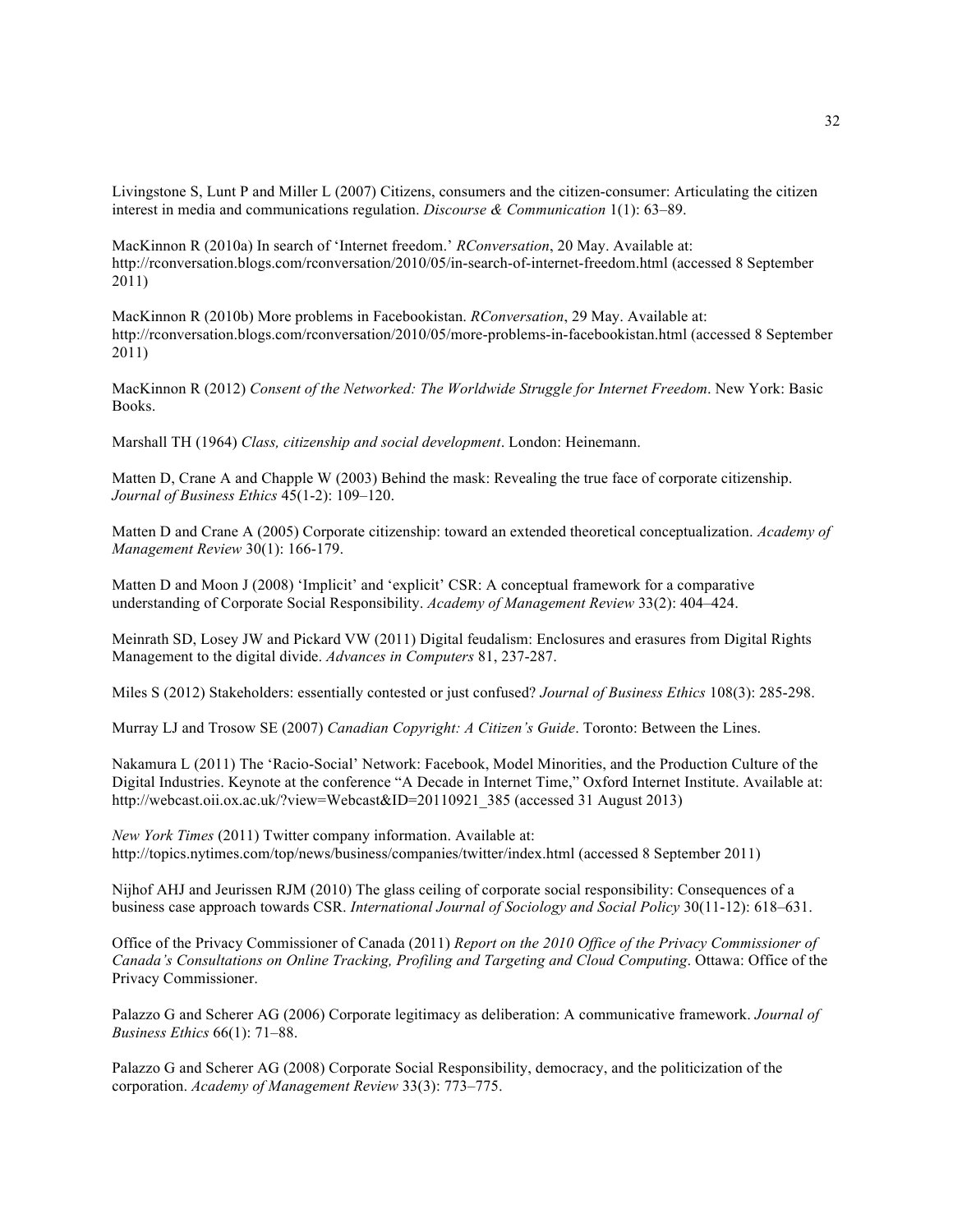Papacharissi ZA (2010) *A Private Sphere: Democracy in a Digital Age*. Cambridge: Polity.

Pariser E (2011) *The Filter Bubble: What the internet is hiding from you*. New York: Penguin Press.

Parmar BL, Freeman RE, Harrison JS, Wicks AC, Purnell L and de Colle S (2010) Stakeholder theory: The state of the art. *The Academy of Management Annals* 4(1): 403–445.

Project VRM (2013) Available at: http://blogs.law.harvard.edu/vrm/about/ (accessed 31 August 2013)

Raboy M and Shtern J (eds) (2010) *Media Divides: Communication Rights and the Right to Communicate in Canada.* Vancouver: UBC Press.

Rheingold H (2008) Using Participatory Media and Public Voice to Encourage Civic Engagement. In Bennett WL, ed., *Civic Life Online. Learning how digital media can engage youth.* Cambridge, MA: MIT Press, 97-138.

Rosen J (2011) The 'Twitter can't topple dictators' article. *Pressthink*, 13 February. Available at: http://pressthink.org/2011/02/the-twitter-cant-topple-dictators-article/ (accessed 31 August 2013)

Sableman M (2013) Social Media: Content. *The Licensing Journal*, September: 15 f.

Sapieha C (2008) Microsoft bans 'gay' gamertags. *Globe and Mail*, 23 May. Available at: http://www.theglobeandmail.com/news/technology/video-games/controller-freak/microsoft-bans-gaygamertags/article687455/ (accessed 8 September 2011)

Sawyer MS (2009) Filters, Fair Use & Feedback: User-Generated Content Principles and the DMCA. *Berkeley Technology Law Journal* 24: 363–404.

Scherer AG, Palazzo G and Baumann D (2006) Global rules and private actors: Toward a new role of the transnational corporation in global governance/ *Business Ethics Quarterly* 16: 505–32.

Scherer AG and Palazzo G (2007) Toward a political conception of Corporate Responsibility: Business and society seen from a Habermasian perspective. *Academy of Management Review* 32(4): 1096–1120.

Scherer AG and Palazzo G (2011) The new political role of business in a globalized world: A review of a new Perspective on CSR and its implications for the firm, governance, and democracy. *Journal of Management Studies* 48(4): 899-931.

Scholz T (2008) Market Ideology and the Myths of Web 2.0. *First Monday* 13(3). Available at: http://firstmonday.org/htbin/cgiwrap/bin/ojs/index.php/fm/article/viewArticle/2138/1945 (accessed 29 July 2011)

Schudson M (1998) *The Good Citizen: A History of American Civic Life*. New York: The Free Press.

Sedra M (2011) Revolution 2.0: Democracy promotion in the age of social media. *Globe and Mail*, 2 February. Available at: http://www.theglobeandmail.com/news/opinions/opinion/revolution-20-democracy-promotion-in-theage-of-social-media/article1891015/print/ (accessed 29 July 2011)

Sengupta S (2012) Twitter's free speech defender. *The New York Times*, 2 September. Available at: http://www.nytimes.com/2012/09/03/technology/twitter-chief-lawyer-alexander-macgillivray-defender-freespeech.html?pagewanted=all (accessed 31 August 2013)

Sengupta S (2013) Twitter general counsel leaves as company prepares to go public. *The New York Times*, 30 August. Available at: http://bits.blogs.nytimes.com/2013/08/30/twitter-general-counsel-leaves-as-company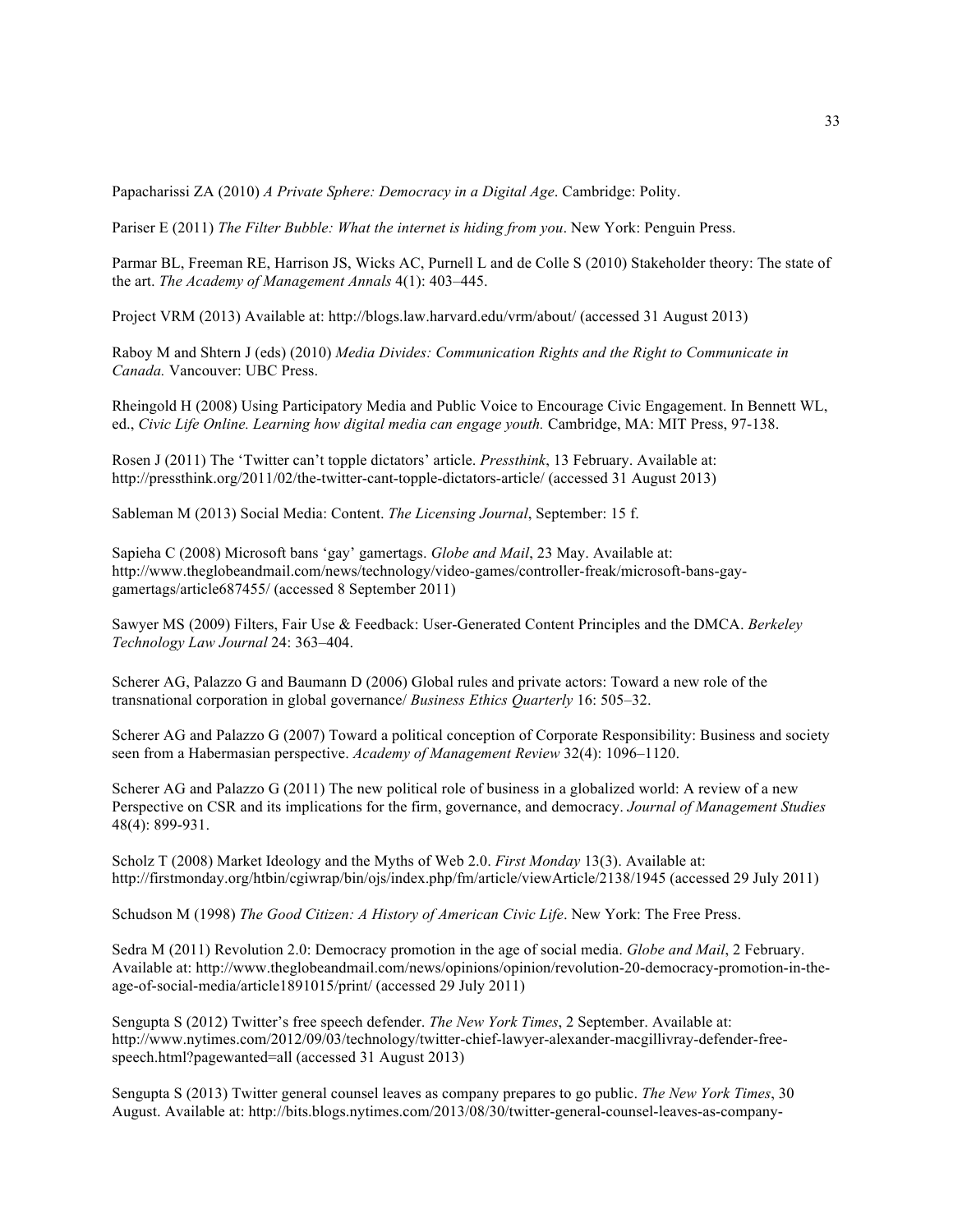prepares-to-go-public/ (accessed 31 August 2013)

Shade LR (2012) Toward a model of digital policy literacy. Poster presented at the annual iConference, 2 February, Toronto, ON.

Shade LR and Shepherd T (2013) Viewing youth and mobile privacy through a digital policy literacy framework. *First Monday*.

Shepherd T (2009) Twittering in the OECD's 'Participative Web': Microblogging and new media policy. *Global Media Journal – Canadian Edition* 2(1): 149–165.

Stallworth B (2010) Future imperfect: Googling for principles in online behavioral advertising. *Federal Communications Law Journal* 62(2): 465–491.

Stone B (2009) Amazon erases Orwell books from Kindle. *The New York Times*, 17 July. Available at: http://www.nytimes.com/2009/07/18/technology/companies/18amazon.html (accessed 8 September 2011)

Terranova, T (2000) Free Labor: Producing Culture for the Digital Economy. *Social Text 63* 18(2), 33-58.

Turow J (2012) *The daily you. How the new advertising industry is defining your identity and your worth*. New Haven, CT: Yale University Press.

Twitter (2011a) The Tweets Must Flow. *Twitter Blog*, 25 January. Available at: http://blog.twitter.com/2011/01/tweets-must-flow.html (accessed 31 August 2013)

Twitter (2011b) About Us, December 2011. Available at: http://web.archive.org/web/20111211032916/http://twitter.com/about (accessed 31 August 2013)

Twitter (2012) Terms of Service, 25 June. Available at: http://twitter.com/tos (accessed 31 August 2013)

Twitter (2013a) Twitter Transparency. Available at: https://transparency.twitter.com (accessed 31 August 2013)

Twitter (2013b) About Us. Available at: http://twitter.com/about (accessed 31 August 2013)

Twitter (2013c) Celebrating #Twitter7. Twitter blog, 21 March. Available at: https://blog.twitter.com/2013/celebrating-twitter7 (accessed 31 August 2013)

Twitter (2013d) Privacy Policy, 21 October. Available at: http://twitter.com/privacy (accessed 3 November 2013)

Twitter Analysis (2012) Twitter's business model. *Twitter Analysis blog*. Available at http://twitteranalysis.wikidot.com/twitter-s-business-model (accessed 31 August 2013)

Ulrich P (1977) *Die Grossunternehmung als quasi-öffentliche Institution* [The transnational company as a quasigovernmental institution]. Berne, Stuttgart and Vienna: Haupt.

Ulrich P (2008) *Integrative Economic Ethics*. Cambridge: Cambridge UP.

Vanderhoven E, Schellens T and Valcke M (2013) Exploring the Usefulness of School Education about Risks on Social Network Sites: A Survey Study. *Journal of Media Literacy Education* 5(1): 285-294.

Van Leeuwen T (2007) Legitimation in discourse and communication. *Discourse & Communication* 1(1): 91–112.